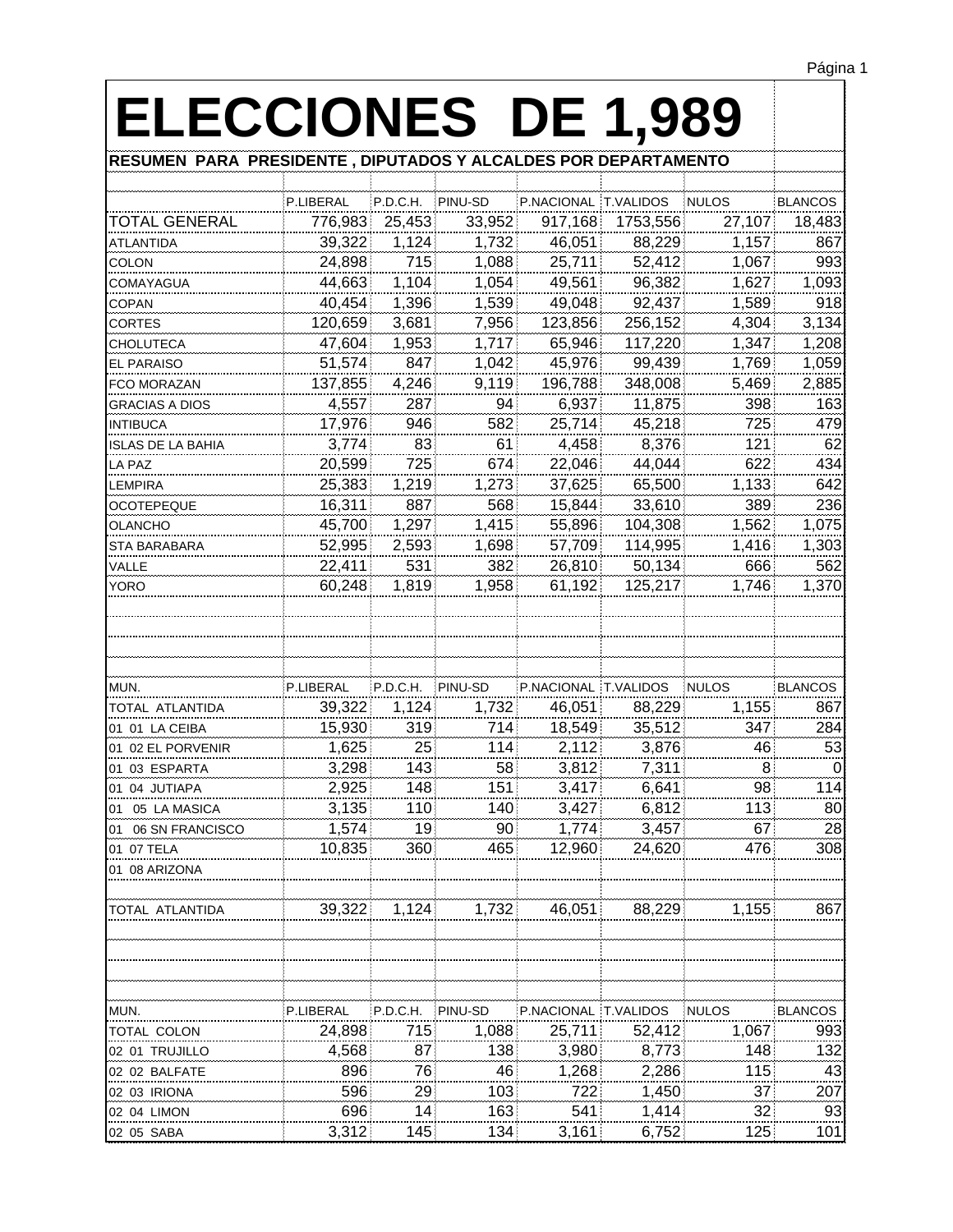|   | Página 2   |
|---|------------|
| ▗ | $\sqrt{ }$ |

| 02 06 SANTA FE         | 404       | 19              | 67      | 337                  | 827    | 41              | 42              |
|------------------------|-----------|-----------------|---------|----------------------|--------|-----------------|-----------------|
| 02 07 SANTA ROSA DE A  | 584       | 52              | 52      | 553                  | 1,241  | 27              | 4               |
| 02 08 SONAGUERA        | 4,714     | 174             | 86      | 4,648                | 9,622  | 193             | 124             |
| 02 09 TOTCOA           | 7,454     | 98.             | 236     | 7,698                | 15,486 | 213             | 154             |
| 02 10 BONITO ORIENTAL  | 1,674     | 21              | 63      | 2,803                | 4,561  | 136             | 93              |
|                        |           |                 |         |                      |        |                 |                 |
| TOTAL COLON            | 24,898    | 715             | 1,088   | 25,711               | 52,412 | 1,067           | 993             |
|                        |           |                 |         |                      |        |                 |                 |
|                        |           |                 |         |                      |        |                 |                 |
|                        |           |                 |         |                      |        |                 |                 |
|                        |           |                 |         |                      |        |                 |                 |
| MUN.                   | P.LIBERAL | P.D.C.H.        | PINU-SD | P.NACIONAL T.VALIDOS |        | <b>NULOS</b>    | <b>BLANCOS</b>  |
| COMAYAGUA              | 44,663    | 1,104           | 1,054   | 49,561               | 96,382 | 1,627           | 1,093           |
| 03 01 COMAYAGUA        | 12,127    | 221.            | 260     | 12,989               | 25,597 | 428             | 250             |
| 03 02 AJUTERIQUE       | 1,629     | 35              | 30      | 1,820                | 1,885  | 55:             | 18              |
| 03 03 EL ROSARIO       | 1,563     | 96:             | 18      | 1,924                | 3,601  | 66              | 67              |
| 03 04 ESQUIAS          | 1,075     | 11              | 22      | 1,535                | 2,643  | 40              | 17              |
| 03 05 HUMUYA           | 236       | 11 <sub>1</sub> | 11      | 249                  | 507    | 5 <sup>1</sup>  | 3               |
| 03 06 LA LIBERTAD      | 2,759     | 34              | 51      | 3,221                | 6,065  | 87              | 54              |
| 03 07 LAMANI           | 858       | 24.             | 7       | 836                  | 1,725  | 21              | 7               |
| 03 08 LA TRINIDAD      | 400       | 26              | 29      | 595                  | 1,050  | 38              | 14              |
| 03 09 LEJAMANI         | 994       | 12 <sub>1</sub> | 15      | 1,192                | 2,213  | 16              | 17              |
| 03 10 MEAMBAR          | 1,225     | 42              | 60      | 1,266                | 2,593  | 45              | 19              |
| 03 11 MINAS DE ORO     | 1,301     | 21              | 25      | 1,266                | 2,613  | 63              | 31              |
| 03 12 OJOS DE AGUA     | 611       | 18              | 10      | 642                  | 1,281  | 20              | 21              |
| 03 13 SAN JERONIMO     | 1,593     | 21              | 30      | 2,624                | 4,268  | 85              | 86              |
| 03 14 SN JOSE DE C,    | 730       | 68              | 27      | 963                  | 1,788  | 52              | 23              |
| 03 15 SN JOSE DEL POT. | 619       | 67.             | 63      | 314                  | 1,063  | 20              | 16              |
| 03 16 SAN LUIS         | 1,161     | 33              | 31      | 675                  | 1,900  | 12 <sub>2</sub> | 16              |
| 03 17 SAN SEBASTIAN    | 659       | 19              | 7       | 663                  | 1,348  | $\overline{7}$  | 12              |
| 03 18 SIGUATEPEQUE     | 9,102     | 108             | 240     | 9,105                | 18,555 | 330             | 213             |
| 03 19 VILLA DE SN ANT. | 1,980     | 33              | 38      | 2,540                | 4,591  | 85.             | 81              |
| 03 20 LAJAS            | 1,676     | 51.             | 33      | 2,172                | 3,932  | 55:             | 51              |
| 03 21 TAULABE          | 2,365     | 153             | 47      | 2,970                | 5,535  | 97              | 77              |
|                        |           |                 |         |                      |        |                 |                 |
| TOTAL COMAYAGUA        | 44,663    | 1,104           | 1,054   | 49,561               | 96,382 | 1,627           | 1,093           |
|                        |           |                 |         |                      |        |                 |                 |
|                        |           |                 |         |                      |        |                 |                 |
|                        |           |                 |         |                      |        |                 |                 |
|                        |           |                 |         |                      |        |                 |                 |
| MUN.                   | P.LIBERAL | P.D.C.H.        | PINU-SD | P.NACIONAL T.VALIDOS |        | <b>NULOS</b>    | <b>BLANCOS</b>  |
| <b>COPAN</b>           | 40,454    | 1,396           | 1,539   | 49,048               | 92,437 | 1,589           | 918             |
| 04 01 SANTA ROSA DE    | 6,105     | 187             | 220     | 6,727                | 13,239 | 234             | 131             |
| 04 02 CABAÑAS          | 943       | 35              | 60      | 1,698                | 2,736  | 43              | $\overline{2}$  |
| 04 03 CONCEPCION       | 513       | 71              | 60      | 659                  | 1,303  | 26              | 20              |
| 04 04 COPAN RUINAS     | 3,464     | 44.             | 104     | 4,469                | 8,081  | 145.            | 55              |
| 04 05 CORQUIN          | 1,704     | 60              | 35      | 1,601                | 3,400  | 40              | 30 <sub>o</sub> |
| 04 06 CUCUYAGUA        | 1,648     | 27              | 60      | 1,837                | 3,572  | 54              | 23              |
| 04 07 DOLORES          | 218       | 208             | 58      | 723                  | 1,207  | 51              | 29              |
| 04 08 DULCE NOMBRE     | 990       | 104             | 44      | 1,263                | 2,401  | 45              | 30              |
| 04 09 EL PARAISO       | 1,655     | 32 <sub>1</sub> | 209     | 3,864                | 5,760  | 85              | 76              |
| 04 10 FLORIDA          | 3,565     | 93              | 44      | 4,099                | 7,801  | 112             | 100             |
| 04 11 LA JIGUA         | 1,102     | 58              | 69      | 1,478                | 2,707  | 77              | 32              |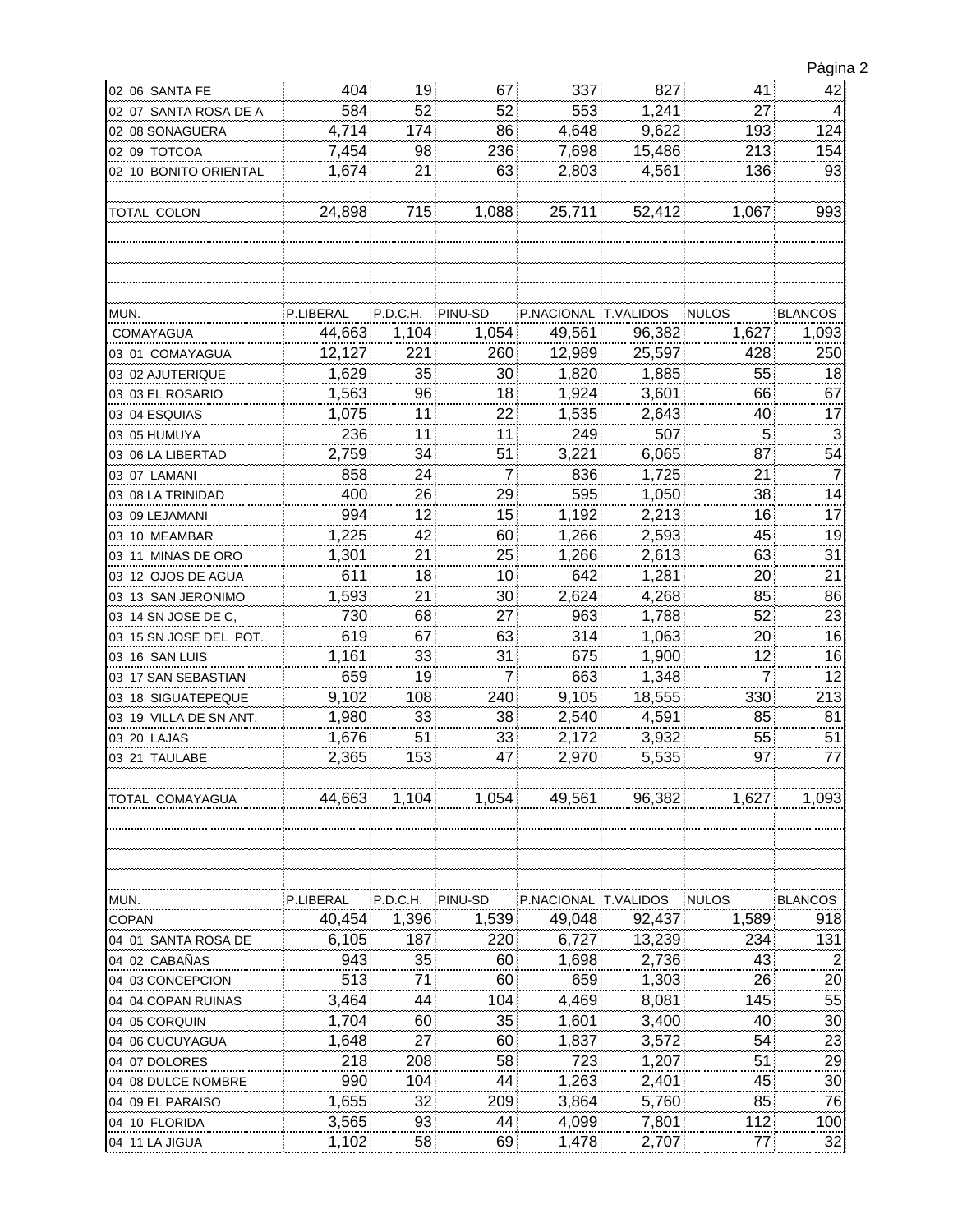|                        |           |                 |         |                      |         |                 | ັ              |
|------------------------|-----------|-----------------|---------|----------------------|---------|-----------------|----------------|
| 04 12 LA UNION         | 1,541     | 33 <sup>3</sup> | 52      | 1,975                | 3,601   | 60              | 31             |
| 04 13 NUEVA ARCADIA    | 5,097     | 99              | 184     | 5,834                | 11,214  | 193             | 140            |
| 04 14 SAN AGUSTIN      | 668       | 29              | 15      | 453                  | 1,165   | 17 <sub>1</sub> | 20             |
| 04 15 SAN ANTONIO      | 1,608     | 51              | 71      | 1,639                | 3,369   | 36.             | 36             |
| 04 16 BAN JERONIMO     | 837       | 10              | 29      | 919                  | 1,795   | 17 <sup>1</sup> | 4              |
| 04 17 SAN JOSE         | 979       | 48              | 32      | 1,161                | 2,220   | 42              | 17             |
| 04 18 SAN JUAN DE OPOA | 966       | 34              | 46      | 1,137                | 2,183   | 77              | 30             |
| 04 19 SAN NICOLAS      | 1,534     | 32              | 22      | 1,496                | 3,084   | 21              | 21             |
| 04 20 SAN PEDRO        | 1,027     | 15              | 7       | 1,083                | 2,132   | 32              | 8              |
| 04 21 SANTA RITA       | 3,322     | 77              | 53      | 3,239                | 6,691   | 112             | 57             |
| 04 22 TRINIDAD         | 520       | 35              | 22      | 1,188                | 1,765   | 38              | 22             |
| 04 23 VERACRUZ         | 448       | 14              | 43      | 506                  | 1,011   | 32              | 4              |
| <b>TOTAL COPAN</b>     | 40,454    | 1,396           | 1,539   | 49,048               | 92,437  | 1,589           | 918            |
|                        |           |                 |         |                      |         |                 |                |
| MUN.                   | P.LIBERAL | P.D.C.H.        | PINU-SD | P.NACIONAL T.VALIDOS |         | <b>NULOS</b>    | <b>BLANCOS</b> |
| CORTES                 | 120,659   | 3,681           | 7,956   | 123,856              | 256,152 | 4,304           | 3,134          |
| 05 01 S.P.S.           | 59,234    | 1,813           | 4,449   | 62,052               | 127,548 | 2,260           | 1,406          |
| 05 02 CHOLOMA          | 10,412    | 325             | 648     | 10,724               | 22,109  | 398             | 408            |
| 05 03 OMOA             | 3,561     | 41              | 113     | 4,467                | 8,182   | 136             | 118            |
| 05 04 PIMIENTA         | 1,239     | 61              | 37      | 1,432                | 2,769   | 55 <sub>1</sub> | 26             |
| 05 05 POTRERILLOS      | 2,525     | 68              | 81      | 3,246                | 5,920   | 156             | 83             |
| 05 06 PUERTO CORTES    | 11,917    | 228             | 714     | 13,175               | 26,034  | 338             | 373            |
| 05 07 SAN ANTONIO      | 2,444     | 59              | 126     | 3,609                | 6,238   | 179             | 83             |
| 05 08 SAN FRANCISCO    | 2,200     | 64              | 153     | 2,656                | 5,073   | 56 <sub>1</sub> | 34             |
| 05 09 SAN MANUEL       | 1,981     | 136             | 96      | 1,572                | 3,785   | 51              | 49             |
| 05 10 SANTA CRUZ       | 5,823     | 341             | 242     | 6,947                | 13,353  | 175             | 179            |
| 05 11 VILLANUEVA       | 7,039     | 245             | 337     | 6,872                | 14,493  | 228             | 156            |
| 05 12 LA LIMA          | 12,284    | 300             | 960     | 7,104                | 20,648  | 272             | 219            |
|                        |           |                 |         |                      |         |                 |                |
| <b>TOTAL CORTES</b>    | 120,659   | 3,681           | 7,956   | 123,856              | 256,152 | 4,304           | 3,134          |
| MUN.                   | P.LIBERAL | P.D.C.H.        | PINU-SD | P.NACIONAL T.VALIDOS |         | <b>NULOS</b>    | <b>BLANCOS</b> |
| CHOLUTECA              | 47,604    | 1,953           | 1,717   | 65,946               | 117,220 | 1,347           | 1,208          |
| 06 01 COLUTECA         | 14,915    | 504             | 434     | 19,617               | 35,470  | 331             | 301            |
| 06 02 APACILAGUA       | 1,468     | 99              | 19      | 1,874                | 3,460   | 29              | 28             |
| 06 03 CONCEPCION DE    | 1,668     | 324             | 159     | 5,043                | 7,194   | 67              | 87             |
| 06 04 DUYURE           | 617       | 17              | 28      | 674                  | 1,336   | 7:              | 6              |
| 06 05 EL CORPUS        | 2,428     | 133             | 105     | 3,960                | 6,626   | 130             | 84             |
| 06 06 EL TRIUNFO       | 3,350     | 226             | 263     | 6,934                | 10,773  | 140             | 124            |
| 06 07 MARCOVIA         | 4,189     | 93              | 60      | 4,920                | 9,262   | 108             | 106            |
| 06 08 MOROLICA         | 1,184     | 16              | 31      | 893                  | 2,124   | 20              | 11             |
| 06 09 NAMASIGUE        | 2,998     | 148             | 122     | 3,664                | 6,932   | 134             | 112            |
| 06 10 OROCUINA         | 2,607     | 45              | 89      | 3,704                | 6,445   | 46              | 67             |
| 06 11 PESPIRE          | 4,558     | 61              | 74      | 5,388                | 10,081  | 125             | 86             |
| 06 12 SAN ANTONIO DE F | 1,021     | 13.             | 21      | 1,164                | 2,219   | 32.             | 20             |
| 06 13 SAN ISIDRO       | 798       | 31              | 45      | 811                  | 1,685   | 39              | 30             |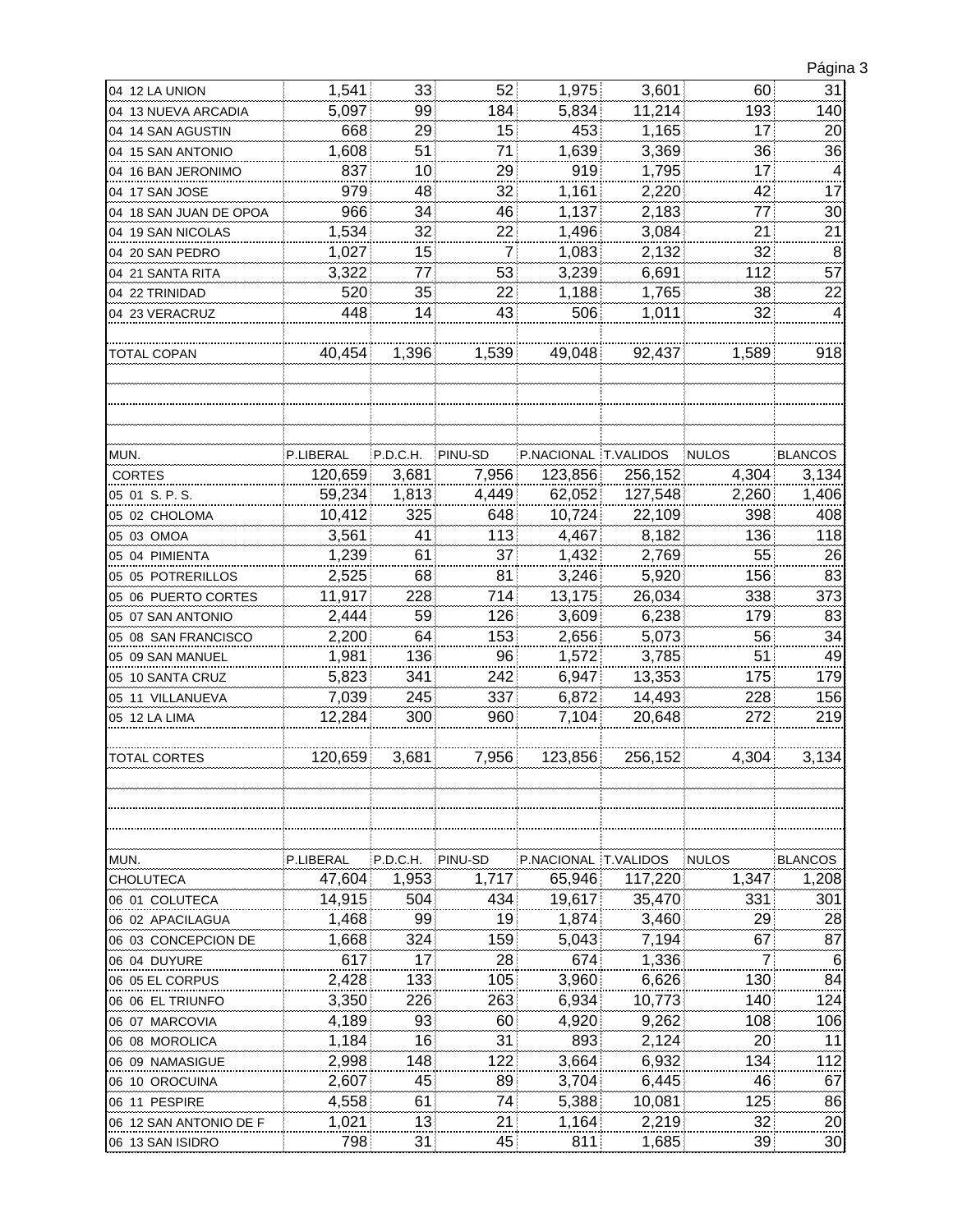| 06 14 SAN JOSE             | 451       | 30 <sup>°</sup> | 43      | 821                  | 1,345   | $11^{\circ}$ | 24              |
|----------------------------|-----------|-----------------|---------|----------------------|---------|--------------|-----------------|
| 06 15 SAN MARCOS DE C      | 3,714     | 133             | 151     | 4,676                | 8,674   | 97           | 88              |
|                            |           |                 |         |                      | 3,594   |              | 34              |
| 06 16 SANTA ANA DE Y.      | 1,638     | 80              | 73      | 1,803                |         | 31           |                 |
|                            |           |                 |         |                      |         |              |                 |
| TOTAL CHOLUTECA            | 47,604    | 1,953           | 1,717   | 65,946               | 117,220 | 1,347        | 1,208           |
|                            |           |                 |         |                      |         |              |                 |
|                            |           |                 |         |                      |         |              |                 |
|                            |           |                 |         |                      |         |              |                 |
|                            |           |                 |         |                      |         |              |                 |
| MUN.                       | P.LIBERAL | P.D.C.H.        | PINU-SD | P.NACIONAL T.VALIDOS |         | <b>NULOS</b> | <b>BLANCOS</b>  |
| <b>EL PARAISO</b>          | 51,574    | 847             | 1,042   | 45,976               | 99,439  | 1,769        | 1,059           |
| 07 01 YUSCARAN             | 1,866     | 28              | 23      | 2,298                | 4,215   | 61           | 34              |
|                            |           |                 |         |                      |         |              | 21              |
| 07 02 ALAUCA               | 1,491     | 10 <sup>1</sup> | 10      | 1,416                | 2,927   | 31           |                 |
| 07 03 DANLI                | 19,350    | 249             | 384     | 16,206               | 36,189  | 578          | 430             |
| 07 04 EL PARAISO           | 6,183     | 46              | 107     | 6,131                | 12,467  | 187          | 103             |
| 07 05 GUINOPE              | 1,301     | 82              | 31      | 1,390                | 2,804   | 30           | 21              |
| 07 06 JACALEAPA            | 905       | 11              | 23      | 974                  | 1,913   | 27           | 10              |
| 07 07 LIURE                | 2,012     | 70:             | 37      | 1,207                | 3,326   | 109          | 40              |
| 07 08 MOROCELI             | 1,606     | 21              | 51      | 1,532                | 3,210   | 88           | 46              |
| 07 09 OROPOLI              | 954       | 22              | 22      | 1,147                | 2,145   | 34           |                 |
| 07 10 POTRERILLOS          | 579       | 18              | 12      | 417                  | 1,026   | 14           | $\frac{9}{7}$   |
| 07 11 SN Antonio de Flores | 916       | 14              | 51      | 1,041                | 2,022   | 17           | 15              |
|                            | 1,488     | 22              | 26      | 1,016                | 2,552   | 36           | 27              |
| 07 12 SAN LUCAS            |           |                 |         |                      |         |              |                 |
| 07 13 SAN MATIAS           | 819       | 25              | 25      | 697                  | 1,566   | 22           | 14              |
| 07 14 SOLEDAD              | 2,332     | 22              | 53      | 1,041                | 3,448   | 21           | 23              |
| 07 15 TEUPASENTI           | 3,552     | 49              | 78      | 3,917                | 7,596   | 179          | 93              |
| 07 16 TEXIGUAT             | 2,098     | 47              | 48      | 1,045                | 3,238   | 46           | 33              |
| 07 17 VADO ANCHO           | 573       | 15              | 17      | 485                  | 1,090   | 24           | 14              |
| 07 18 YAUYUPE              | 389       | 31              | 15      | 217                  | 652     | 13           | 9               |
| 07 19 LAS TROJES           | 3,160     | 65              | 29      | 3,799                | 7,053   | 252          | 110             |
|                            |           |                 |         |                      |         |              |                 |
| <b>TOTAL EL</b>            | 51,574    | 847             | 1,042   | 45,976               | 99,439  | 1,769        | 1,059           |
|                            |           |                 |         |                      |         |              |                 |
|                            |           |                 |         |                      |         |              |                 |
|                            |           |                 |         |                      |         |              |                 |
|                            |           |                 |         |                      |         |              |                 |
|                            |           |                 |         |                      |         |              |                 |
| MUN.                       | P.LIBERAL | P.D.C.H.        | PINU-SD | P.NACIONAL T.VALIDOS |         | <b>NULOS</b> | <b>BLANCOS</b>  |
| FCO MORAZAN                | 137,855   | 4,246           | 9,119   | 196,788              | 348,008 | 5.469        | 2,885           |
| 08 01 DISTRITO CENTRAL     | 97,786    | 3,028           | 8,044   | 150,815              | 259,673 | 3,644        | 1,888           |
| 08 02 ALUBAREN             | 738       | 88              | 27      | 756                  | 1,609   | 27           | 16              |
| 08 03 CEDROS               | 2,110     | 20              | 71      | 3,195                | 5,396   | 132          | 72              |
| 08 04 CURAREN              | 1,903     | 64              | 36      | 1,891                | 3,894   | 104          | 51              |
| 08 05 EL PORVENIR          | 1,926     | 28              | 33      | 3,211                | 5,198   | 110          | 54              |
|                            |           |                 |         |                      |         | 72           | 49              |
| 08 06 GUAYMACA             | 2,551     | 64              | 37      | 3,083                | 5,735   |              |                 |
| 08 07 LA LIBERTAD          | 441       | 21              | 18      | 517                  | 997     | 19           | $6\phantom{1}6$ |
| 08 08 LA VENTA             | 1,070     | 27              | 44      | 1,340                | 2,481   | 52           | 33              |
| 08 09 LEPATERIQUE          | 1,512     | 50              | 77      | 1,803                | 3,442   | 188          | 41              |
| 08 10 MARAITA              | 1,149     | 26.             | 44      | 1,442                | 2,661   | 471          | 23              |
| 08 11 MARALE               | 975       | 26              | 35      | 820                  | 1,856   | 85           | 37              |
| 08 12 NUEVA ARMENIA        | 1,011     | 53              | 18      | 542                  | 1,624   | 21           | $\overline{7}$  |
| 08 13 OJOJONA              | 1,522     | 74              | 59      | 1,790                | 3,445   | 40           | 24              |
| 08 14 ORICA                | 1,387     | 24              | 44      | 1,827                | 3,282   | 57           | 48              |
| 08 15 REITOCA              | 1,416     | 47              | 43      | 960                  | 2,466   | 55           | 31              |
|                            |           |                 |         |                      |         |              |                 |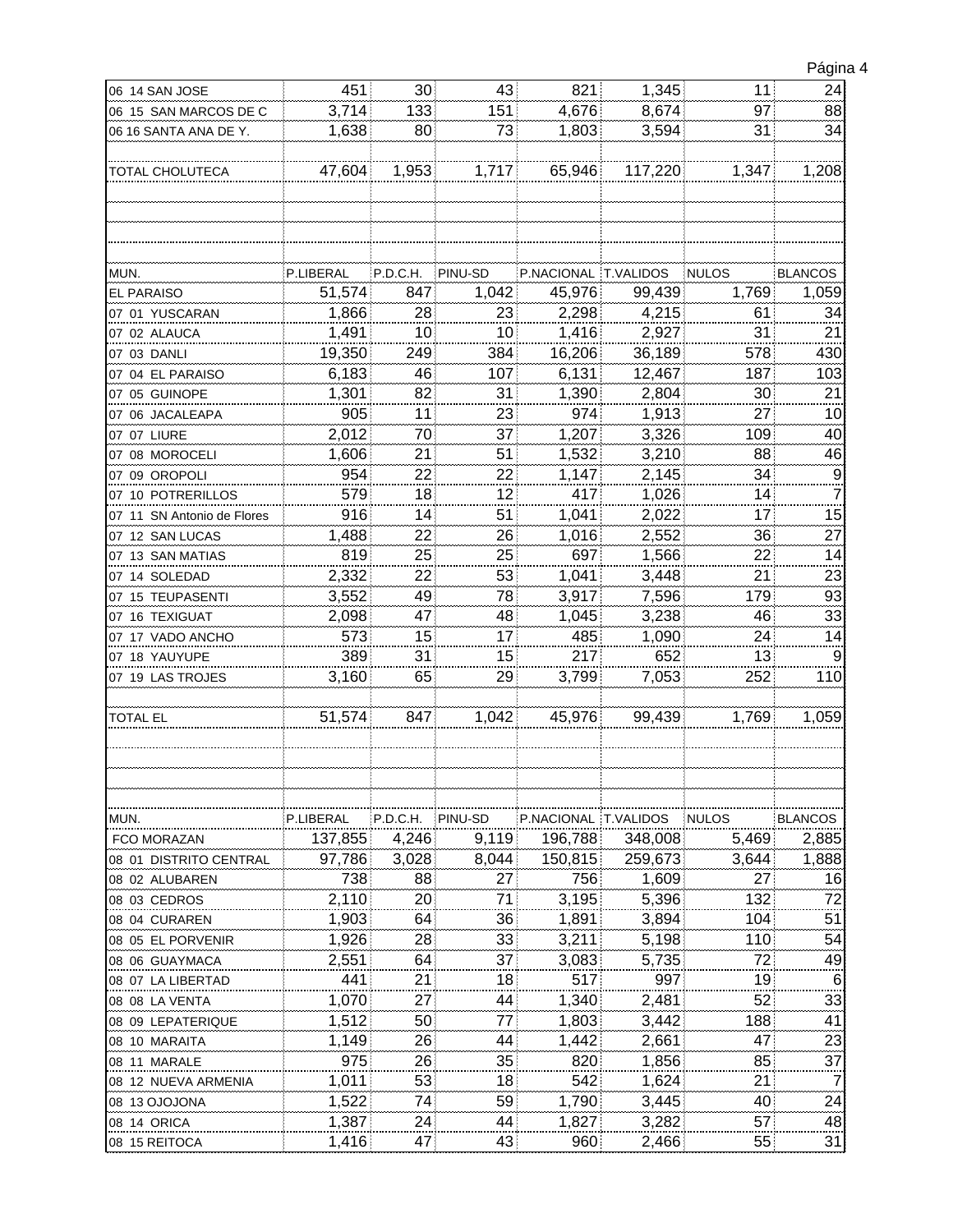|                                                                                                                                                                              |           |                  |         |                      |            |              | Página 5                              |
|------------------------------------------------------------------------------------------------------------------------------------------------------------------------------|-----------|------------------|---------|----------------------|------------|--------------|---------------------------------------|
| 08 16 SABANAGRANDE                                                                                                                                                           | 3,631     | 74.              | 59      | 2,582                | 6,346      | 124          | 62                                    |
| 08 17 SN Antonio de Orient                                                                                                                                                   | 1,252     | 31               | 31      | 1,438                | 2.752      | 61           | 48                                    |
| 08 18 SAN Buenaventura                                                                                                                                                       | 689       | 26               | 22      | 1,020                | 1,757      | 50           | 15                                    |
| 08 19 SAN IGNACIO                                                                                                                                                            | 1,637     | 17 <sub>1</sub>  | 23      | 1,819                | 3,496      | 48           | 42                                    |
| 08 20 SAN JUAN DE F.                                                                                                                                                         | 1,662     | 17               | 14      | 2,414                | 4,107      | 62           | 58                                    |
| 08 21 SAN MIGUELITO                                                                                                                                                          | 425       | 16               | 21      | 422                  | 884        | 34           | 4                                     |
| 08 22 SANTA ANA                                                                                                                                                              | 1,460     | 44               | 50      | 1,567                | 3,121      | 55           | 41                                    |
| 08 23 SANTA LUCIA                                                                                                                                                            | 975       | 30               | 69      | 1,320                | 2,394      | 48           | 20                                    |
| 08 24 TALANGA                                                                                                                                                                | 3,544     | 94               | 74      | 5,571                | 9,283      | 127          | 106                                   |
| 08 25 TATUMBLA                                                                                                                                                               | 1,083     | 16               | 33      | 905                  | 2,037      | 47           | 24                                    |
| 08 26 VALLE DE ANGELES                                                                                                                                                       | 1,507     | 49               | 40      | 1,537                | 3,133      | 45           | 32                                    |
| 08 27 VILLA DE S.FCO                                                                                                                                                         | 1,561     | 88               | 19      | 1,265                | 2,933      | 34           | 29                                    |
| 08 28 VALLECILLOS                                                                                                                                                            | 932       | 104              | 34      | 936                  | 2,006      | 81           | 24                                    |
|                                                                                                                                                                              |           |                  |         |                      |            |              |                                       |
| TOTAL FCO MORAZAN                                                                                                                                                            | 137,855   | 4,246            | 9,119   | 196,788              | 348,008    | 5,469        | 2,885                                 |
| MUN.                                                                                                                                                                         | P.LIBERAL | P.D.C.H.         | PINU-SD | P.NACIONAL T.VALIDOS |            | <b>NULOS</b> | <b>BLANCOS</b>                        |
| Gracias a Dios                                                                                                                                                               | 4,557     | 287              | 94      | 6,937                | 11,875     | 398          | 163                                   |
|                                                                                                                                                                              |           | 274              | 79      | 5,112                | 8,753      | 383          | 125                                   |
| 09 01 PUERTO LEMPIRA                                                                                                                                                         | 3,288     |                  |         |                      |            |              | 38                                    |
| 09 02 BRUS LAGUNA                                                                                                                                                            | 1,269     | 13               | 15      | 1,825                | 3,122      | 15           |                                       |
| 09 03 AHUAS                                                                                                                                                                  |           |                  |         |                      | 0          |              |                                       |
| 09 04 JUAN FCO BULNES                                                                                                                                                        |           |                  |         |                      | 0          |              |                                       |
| 09 05 VILLEDA MORALES                                                                                                                                                        |           |                  |         |                      | 0          |              |                                       |
| 09 06 WAMPUSIRPI                                                                                                                                                             |           |                  |         |                      | 0          |              |                                       |
| TOTAL GRACIAS A DIOS                                                                                                                                                         | 4,557     | 287              | 94      | 6,937                | 11,875     | 398          | 163                                   |
|                                                                                                                                                                              |           |                  |         |                      |            |              |                                       |
| MUN.                                                                                                                                                                         | P.LIBERAL | P.D.C.H. PINU-SD |         | P.NACIONAL T.VALIDOS |            | <b>NULOS</b> | <b>BLANCOS</b>                        |
| TOTAL INTIBUCA                                                                                                                                                               | 17,976    | 946              | 582     | 25,714               | 45,218     | 725          | 479                                   |
| 10 01 LA ESPERANZA                                                                                                                                                           | 2,020     | 41               | 26      | 1,923                | 4,010      | 41           | 28                                    |
| 10 02 CAMASCA                                                                                                                                                                | 973       | 791              | 16      | 1,217                | 2,285      | 29           | 12                                    |
| 10 03 COLOMONCAGUA                                                                                                                                                           | 1,514     | 114              | 79      | 1,819                | 3,526      | 75.          | 42                                    |
| 10 04 CONCEPCION                                                                                                                                                             | 1,584     | 72               | 75      | 1,420                | 3,151      | 32           | 24                                    |
| 10 05 DOLORES                                                                                                                                                                | 301       | 31               | 27      | 704                  | 1,063      | 16           | 23                                    |
| 10 06 INTIBUCA                                                                                                                                                               | 2,829     | 207              | 55      | 4,513                | 7,604      | 132          | 66                                    |
| 10 07 JESUS DE OTORO                                                                                                                                                         | 2,587     | 71               | 50      | 3,226                | 5,934      | 107          | 54                                    |
| 10 08 MAGDALENA                                                                                                                                                              |           |                  |         |                      |            | 19           | 13                                    |
| 10 09 MASAGUARA                                                                                                                                                              |           |                  |         |                      |            |              |                                       |
|                                                                                                                                                                              | 364       | 13               | 12      | 875                  | 1,264      |              |                                       |
|                                                                                                                                                                              | 602       | 19               | 13      | 1,549                | 2,183      | 61           |                                       |
|                                                                                                                                                                              | 633       | 49               | 66      | 947                  | 1,695      | 27           |                                       |
|                                                                                                                                                                              | 359       | 17.              | 29      | 457                  | 862        | 22           |                                       |
|                                                                                                                                                                              | 800       | 34               | 21      | 1,049                | 1,904      | 14           |                                       |
|                                                                                                                                                                              | 690       | 26.              | 26      | 1,056                | 1,798      | 26:          |                                       |
|                                                                                                                                                                              | 563       | 20               | 20      | 673                  | 1,276      | 10           |                                       |
|                                                                                                                                                                              | 612       | 28               | 26      | 1,007                | 1,673      | 13           | 48<br>18<br>9<br>19<br>17<br>20<br>24 |
| 10 10 SAN ANTONIO<br>10 11 SAN ISIDRO<br>10 12 SAN JUAN<br>10 13 SN MARCOS DE LA<br>10 14 SAN MIGUELITO<br>10 15 SANTA LUCIA<br>10 16 YAMARANGUILA<br>10 17 SAN FCO DE OPALA | 1,545     | 125              | 41      | 3,279                | 4,990<br>0 | 101          | 62                                    |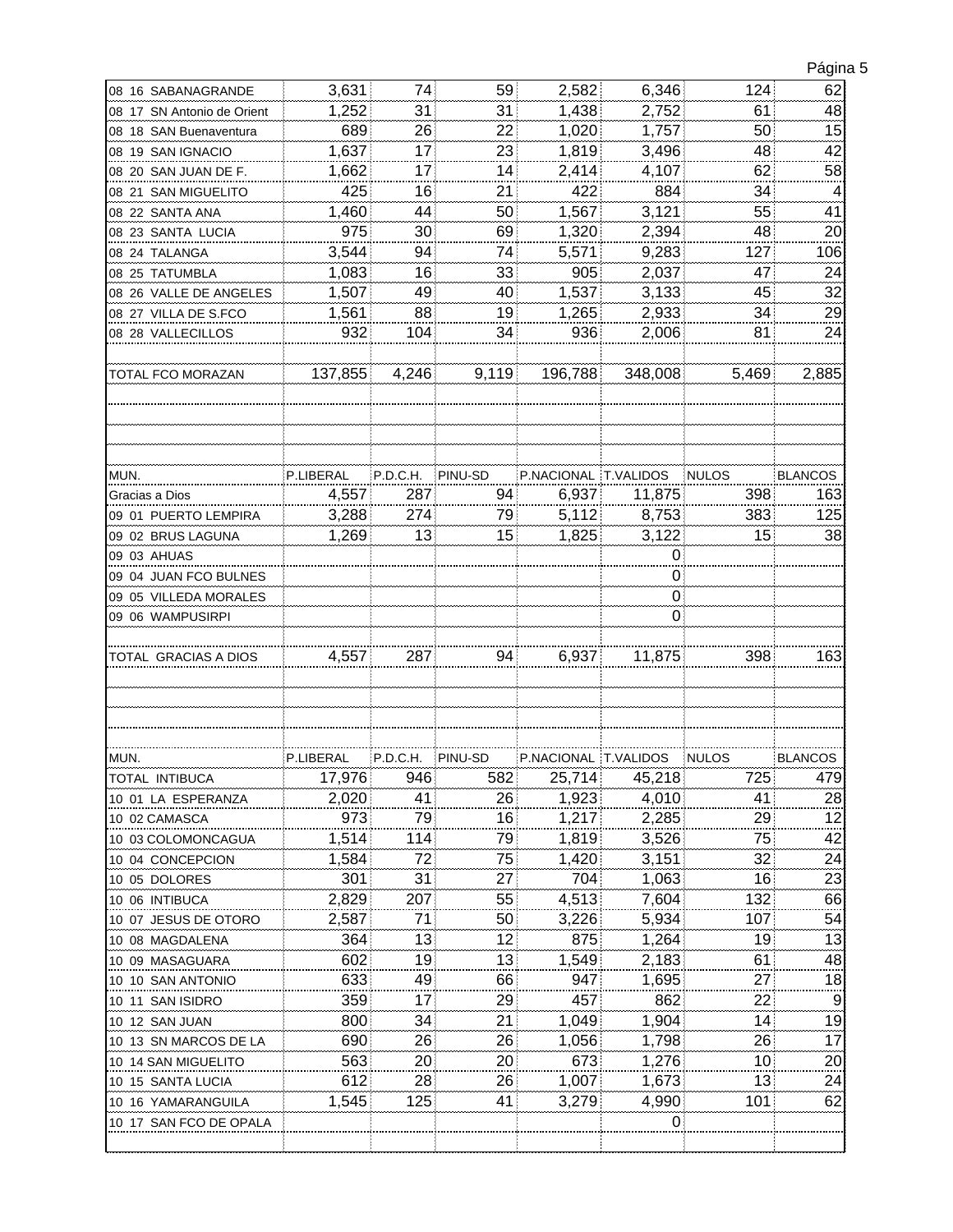| Página 6 |  |
|----------|--|
|          |  |
|          |  |

| TOTAL INTIBUCA             | 17,976    | 946            | 582     | 25,714               | 45,218 | 725          | 479              |
|----------------------------|-----------|----------------|---------|----------------------|--------|--------------|------------------|
|                            |           |                |         |                      |        |              |                  |
|                            |           |                |         |                      |        |              |                  |
|                            |           |                |         |                      |        |              |                  |
|                            |           |                |         |                      |        |              |                  |
| MUN.                       | P.LIBERAL | P.D.C.H.       | PINU-SD | P.NACIONAL T.VALIDOS |        | <b>NULOS</b> | <b>BLANCOS</b>   |
| IS. DE LA BAHIA            | 3,774     | 83             | 61      | 4,458                | 8,376  | 121          | 62               |
| 11 01 ROATAN               | 1,589     | 49             | 21      | 2,206                | 3,865  | 48           | 44               |
| 11 02 GUANAJA              | 873       | 11             | 11      | 1,071                | 1,966  | 37           | 7                |
| 11 03 JOSE SANTOS GUA      | 969       | 11             | 25      | 865                  | 1,870  | 29           | 9                |
| 11 04 UTILA                | 343       | 12             | 4       | 316                  | 675    | 7            | $\overline{2}$   |
| TOTAL ISLAS DE LA BAHIA    | 3,774     | 83             | 61      | 4,458                | 8,376  | 121          | 62               |
|                            |           |                |         |                      |        |              |                  |
|                            |           |                |         |                      |        |              |                  |
| MUN.                       | P.LIBERAL | P.D.C.H.       | PINU-SD | P.NACIONAL T.VALIDOS |        | <b>NULOS</b> | <b>BLANCOS</b>   |
| <b>LA PAZ</b>              | 20,599    | 725            | 674     | 22,046               | 44,044 | 622          | 434              |
| 12 01 LA PAZ               | 5,395     | 63             | 82      | 3,851                | 9,391  | 103          | 64               |
| 12 02 AGUANTEQUERIQ        | 620       | 12             | 9       | 553                  | 1,194  | 11           | 6                |
| 12 03 CAQBAÑAS             | 253       | 13             | 17      | 483                  | 766    | 6            | 3                |
| 12 04 CANE                 | 610       | 18             | 12      | 503                  | 1,143  | 13           | $\overline{7}$   |
| 12 05 CHINACLA             | 600       | 25             | 18      | 593                  | 1,236  | 8            | 34               |
| 12 06 GUAJIQUIRO           | 1,038     | 22             | 59      | 2,087                | 3,206  | 52           | 33               |
| 12 07 LAUTERIQUE           | 509       | 22             | 21      | 613                  | 1,165  | 17           | 11               |
| 12 08 MARCALA              | 2,454     | 93             | 44      | 2,836                | 5,427  | 51           | 46               |
| 12 09 Mercedes de Oriente  | 181       | 17             | 13      | 214                  | 425    | 7.           | 1                |
| 12 10 OPATORO              | 1,296     | 33             | 15      | 1,304                | 2,648  | 29           | 34               |
| 12 11 SN Antonio del Norte | 653       | 21             | 45      | 489                  | 1,208  | 12           | $\overline{5}$   |
| 12 12 SAN JOSE             | 846       | 71             | 15      | 812                  | 1,744  | 32           | 6                |
| 12 13 SAN JUAN             | 303       | 70             | 41      | 395                  | 809    | 4            | $\overline{5}$   |
| 12 14 SN PEDRO TUTULE      | 643       | 12             | 13      | 948                  | 1,616  | 18           | $\boldsymbol{9}$ |
| 12 15 SANTA ANA            | 749       | 36             | 15      | 1,156                | 1,956  | 41           | 33               |
| 12 16 SANTA ELENA          | 557       | 65.            | 173     | 836                  | 1,631  | 34           | 34               |
| 12 17 SANTA MARIA          | 1,301     | 85.            | 32      | 1,134                | 2,552  | 76.          | 50               |
| 12 18 SANTIAGO Puringla    | 2,000     | 24             | 22      | 2,510                | 4,556  | 89           | 40               |
| 12 19 YARULA               | 591       | 23             | 28      | 729                  | 1,371  | 19           | 13               |
| TOTAL LA PAZ               | 20,599    | 725            | 674     | 22,046               | 44,044 | 622          | 434              |
|                            |           |                |         |                      |        |              |                  |
| MUN.                       | P.LIBERAL | P.D.C.H.       | PINU-SD | P.NACIONAL T.VALIDOS |        | <b>NULOS</b> | <b>BLANCOS</b>   |
| LEMPIRA                    | 25,383    | 1,219          | 1,273   | 37,625               | 65,500 | 1,133        | 642              |
| 13 01 GRACIAS              | 2,560     | 119            | 123     | 4,456                | 7,258  | 126          | 60               |
| 13 02 BELEN                | 497       | 19             | 19      | 700                  | 1,235  | 9            | 4                |
| 13 03 CANDELARIA           | 579       | 30             | 52      | 1,049                | 1,710  | 34           | 36               |
| 13 04 COLOLACA             | 443       | 45             | 44      | 793                  | 1,325  | 24           | 14               |
| 13 05 ERANDIQUE            | 1,502     | 17.            | 31      | 2,023                | 3,573  | 36           | 37               |
| 13 06 GUALCINCE            | 495       | 44:            | 53      | 1,379                | 1,971  | 40:          | 44               |
| 13 07 GUARITA              | 977       | 5 <sup>1</sup> | 12      | 1,203                | 2,197  | 65           | 14               |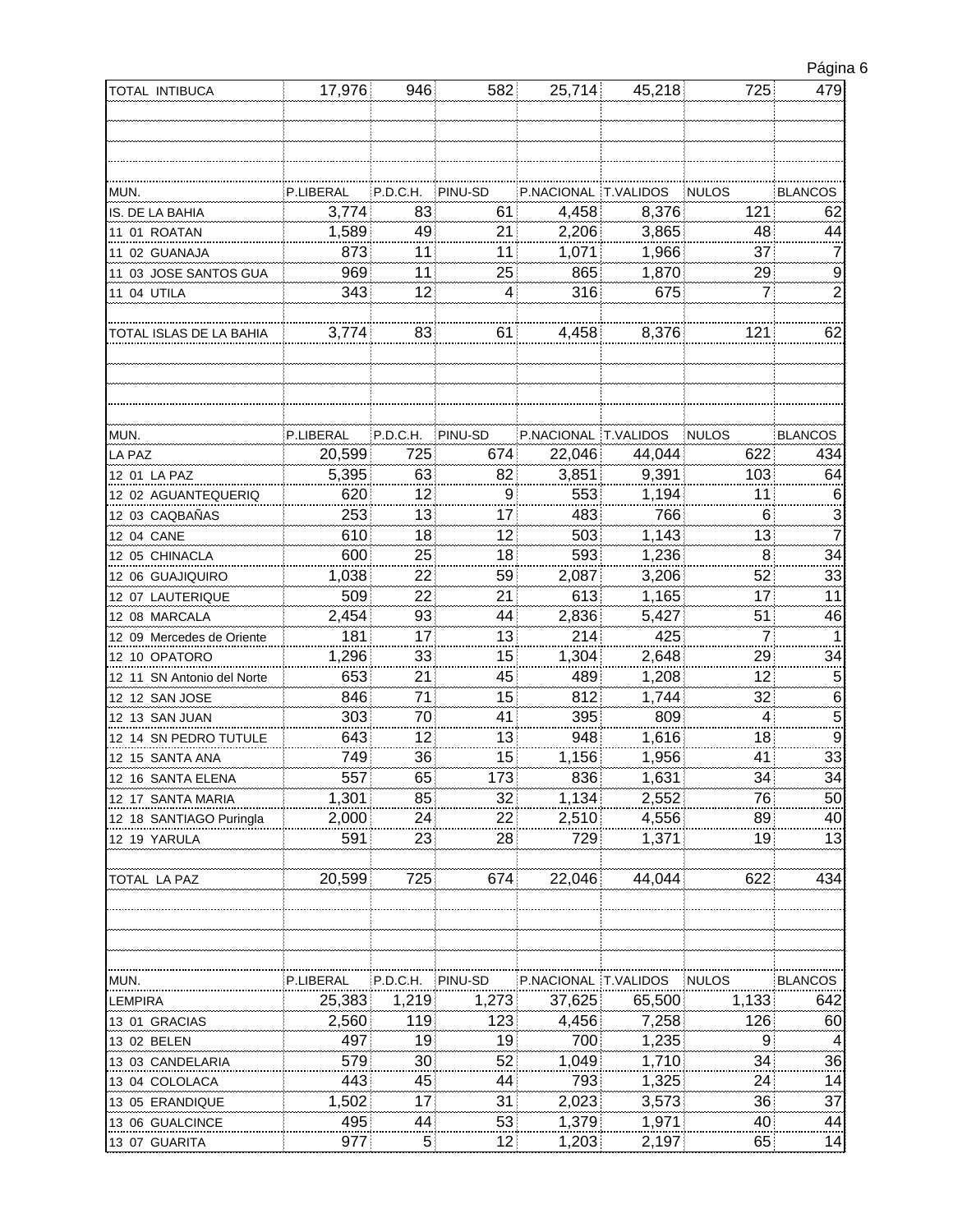| 13 08 LA CAMPA         | 869       | 58               | 65      | 1,090                | 2,082   | 12 <sub>2</sub> | 23             |
|------------------------|-----------|------------------|---------|----------------------|---------|-----------------|----------------|
| 13 09 LA IGUALA        | 1,320     | 67               | 53      | 2,102                | 3,542   | 45              | 33             |
| 13 10 LAS FLORES       | 1,172     | 16               | 21      | 1,445                | 2,654   | 31              | 8              |
| 13 11 LA UNION         | 1,530     | 14.              | 35      | 1,832                | 3,411   | 93.             | 36             |
| 13 12 LA VIRTUD        | 667       | 109              | 49      | 1,126                | 1,951   | 39              | 29             |
| 13 13 LEPAERA          | 3,864     | 31               | 85      | 4,230                | 8,210   | 118             | 55             |
| 13 14 MAPULACA         | 590       | 43               | 20      | 665                  | 1,318   | 14              | 11             |
| 13 15 PIRAERA          | 711       | 64               | 29      | 1,749                | 2,553   | 52              | 33             |
| 13 16 SAN ANDRES       | 397       | 23               | 61      | 1,907                | 2,388   | 86              | 31             |
| 13 17 SAN FRANCISCO    | 751       | 63               | 73      | 894                  | 1,781   | 33              | 14             |
| 13 18 SN JUAN GUARITA  | 263       | 14               | 26      | 458                  | 761     | 20              | 9              |
| 13 19 SN MANUEL COLOH  | 1,081     | 65               | 47      | 1,586                | 2,779   | 44              | 22             |
| 13 20 SAN RAFAEL       | 1,180     | 45               | 26      | 1,673                | 2,924   | 30              | 25             |
| 13 21 SAN SEBASTIAN    | 855       | 52               | 48      | 1,065                | 2,020   | 40              | $\,6$          |
| 13 22 SANTA CRUZ       | 598       | 104 <sup>1</sup> | 102     | 514                  | 1,318   | 21              | 25             |
| 13 23 TALGUA           | 964       | 38               | 49      | 1,225                | 2,276   | 22              | 29             |
| 13 24 TAMBLA           | 327       | 21               | 24      | 415                  | 787     | 22              | 10             |
| 13 25 TOMALA           | 452       | 51               | 61      | 777                  | 1,341   | 22              | 7              |
| 13 26 VALLADOLID       | 547       | 35               | 34      | 716                  | 1,332   | 36              | 16             |
| 13 27 VIRGINIA         | 192       | 27               | 31      | 553                  | 803     | 19              | 11             |
| 13 28 SN MARCOS CAIQ.  |           |                  |         |                      | 0       |                 |                |
| TOTAL LEMPIRA          | 25,383    | 1,219            | 1,273   | 37,625               | 65,500  | 1,133           | 642            |
|                        |           |                  |         |                      |         |                 |                |
| MUN.                   | P.LIBERAL | P.D.C.H.         | PINU-SD | P.NACIONAL T.VALIDOS |         | <b>NULOS</b>    | <b>BLANCOS</b> |
| <b>OCOTEPEQUE</b>      | 16,311    | 887              | 568     |                      |         |                 |                |
|                        |           |                  |         | 15,844               | 33,610  | 389             | 236            |
| 14 01 OCOTEPEQUE       | 3,060     | 263              | 138     | 3,371                | 6,832   | 55              | 55             |
| 14 02 BELEN GUALCHO    | 1,674     | 33               | 45      | 1,994                | 3,746   | 27              | $^{25}$        |
| 14 03 CONCEPCION       | 591       | 16               | 27      | 506                  | 1,140   | 14              | 5              |
| 14 04 DOLORES MEREND   | 346       | 16               | 18      | 373                  | 753     | 5               | 7              |
| 14 05 FRATERNIDAD      | 303       | 26.              | 40      | 299                  | 668     | 10              | 6              |
| 14 06 LA ENCARNACION   | 938       | 31               | 28      | 583                  | 1,580   | 28              | 14             |
| 14 07 LA LABOR         | 1,061     | 29               | 39      | 847                  | 1,976   | 17 <sub>2</sub> | 9              |
| 14 08 LUCERNA          | 553       | 24.              | 14      | 600                  | 1,191   | 17 <sub>1</sub> | 12             |
| 14 09 MERCEDES         | 461       | 32               | 12      | 898                  | 1,403   | 26              | 16             |
| 14 10 SAN FERNANDO     | 829       | 16               | 36      | 940                  | 1,821   | 30              | 6              |
| 14 11 SN FCO DEL VALLE | 1,069     | 24:              | 32      | 722                  | 1,847   | $\mathbf{0}$    | 0              |
| 14 12 SAN JORGE        | 445       | 16               | 23      | 322                  | 806     | 20              | 1              |
| 14 13 SAN MARCOS       | 2,394     | 50 <sup>3</sup>  | 23      | 1,935                | 4,402   | 57 <sup>1</sup> | 31             |
| 14 14 SANTA FE         | 424       | 15               | 14      | 731                  | 1,184   | 10              | 5              |
| 14 15 SENSENTI         | 1,180     | 250              | 37      | 1,061                | 2,528   | 54              | 18             |
| 14 16 SINUAPA          | 983       | 46.              | 42      | 662                  | 1,733   | 19:             | 26             |
| TOTAL OCOTEPEQUE       | 16,311    | 887              | 568     | 15,844               | 33,610  | 389             | 236            |
| MUN.                   | P.LIBERAL | P.D.C.H.         | PINU-SD | P.NACIONAL T.VALIDOS |         | <b>NULOS</b>    | <b>BLANCOS</b> |
| OLANCHO                | 45,700    | 1,297            | 1,415   | 55,896               | 104,308 | 1,562           | 1,075          |
| 15 01 JUTICALPA        | 12,113    | 197              | 240     | 13,349               | 25,899  | 357             | 320            |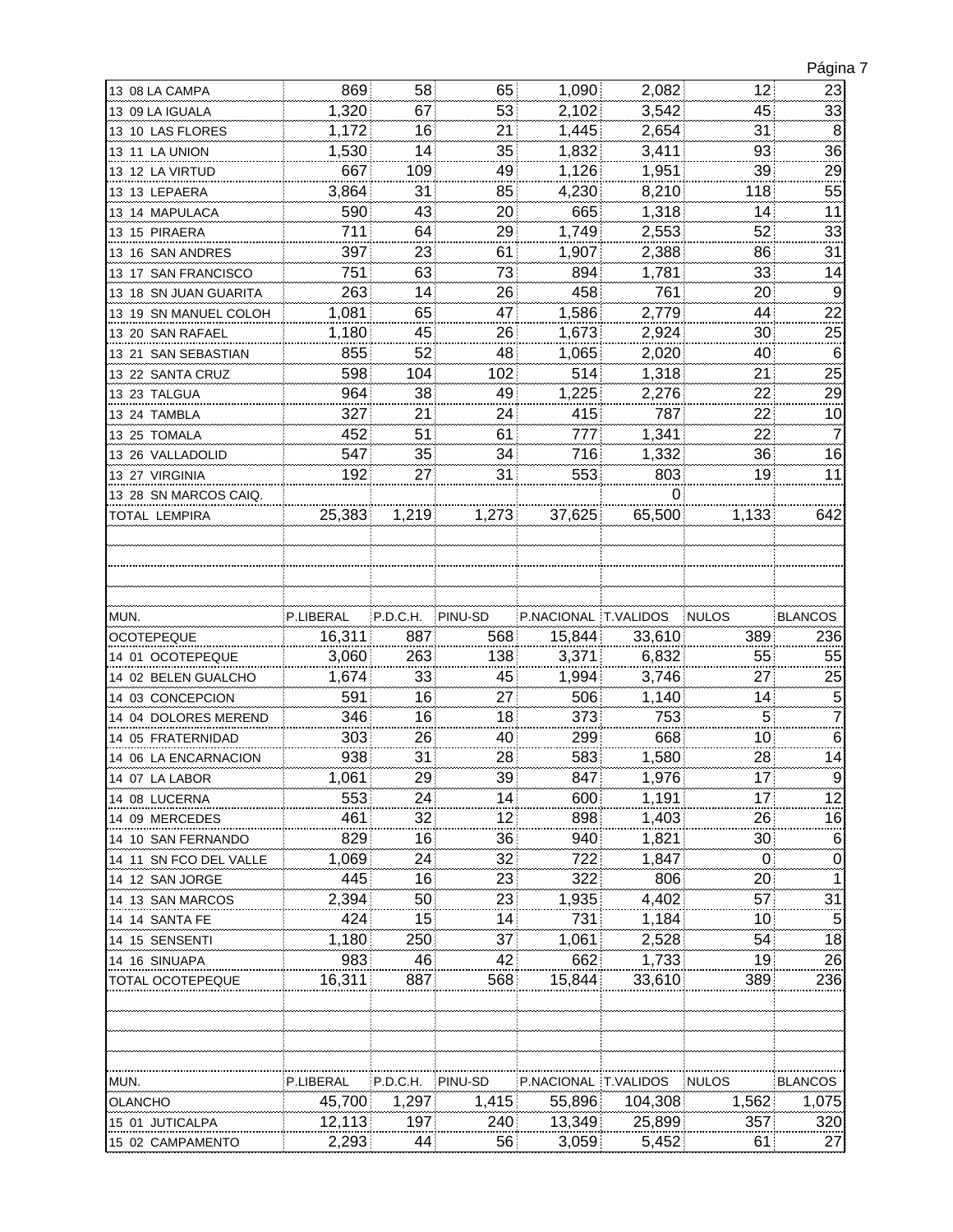|                                                 |            |                 |          |                      |                |                 | ∹ອ                  |
|-------------------------------------------------|------------|-----------------|----------|----------------------|----------------|-----------------|---------------------|
| 15 03 CATACAMAS                                 | 7,759      | 362             | 171      | 11,184               | 19,476         | 245             | 226                 |
| 15 04 CONCORDIA                                 | 936        | 23              | 18       | 1,360                | 2,337          | 18              | 20                  |
| 15 05 Dulce Nombre Culmi                        | 2,072      | 94              | 55       | 2,550                | 4,771          | 35              | 40                  |
| 15 06 EL ROSARIO                                | 360        | 49              | 58       | 744                  | 1,211          | 22              | 20                  |
| 15 07 Esquipulas del Norte                      | 743        | $\overline{7}$  | 22       | 906                  | 1,678          | 20              | 40                  |
| 15 08 GUALACO                                   | 1.855      | 34              | 49       | 2,248                | 4,186          | 36              | 52                  |
| 15 09 GUARIZAMA                                 | 968        | 38              | 30       | 1,083                | 2,119          | 12              | 15                  |
| 15 10 GUATA                                     | 1,063      | 18              | 20       | 1,308                | 2,409          | 135             | 26                  |
|                                                 | 1,599      | 56.             | 76       | 1,753                | 3,484          | 48              | 42                  |
| 15 12 JANO                                      | 347        | 16              | 18       | 454                  | 835            | 28              | 4                   |
| 15 13 LA UNION                                  | 630        | 33              | 43       | 811                  | 1,517          | 66              | 14                  |
| 15 14 MANGULILE                                 | 980        | 35              | 62       | 1,351                | 2,428          | 60              | 15                  |
| <b>15 15 MANTO</b>                              | 1,444      | 15 <sub>1</sub> | 65       | 1,529                | 3,053          | 55              | 20                  |
| 15 16 SALAMA                                    | 1,195      | 13              | 46       | 1,472                | 2,726          | 32              | 10                  |
| 15 17 SAN ESTEBAN                               | 2,211      | 47              | 67       | 2,474                | 4,799          | 44              | 42                  |
| 15 18 SN FCO DE Becerra                         | 1,105      | 271             | 16       | 1.441                | 2,589          | 18 <sup>1</sup> | 18                  |
| 15 19 SN FCO DE LA PAZ                          | 2,520      | 15              | 50       | 3,156                | 5,741          | 92              | 68                  |
| 15 20 STA Maria del Real                        | 1,247      | 109             | 86       | 1,518                | 2,960          | 42              | 27                  |
| <b>15 21 SILCA</b>                              | 948        | 40              | 86       | 1,172                | 2.246          | 48              | 10                  |
| 15 22 YOCON                                     | 1,312      | 25              | 81       | 974                  | 2.392          | 88              | 19                  |
| 15 23 PATUCA                                    |            |                 |          |                      |                |                 |                     |
| TOTAL OLANCHO                                   | 45,700     | 1,297           | 1,415    | 55,896               | 104,308        | 1,562           | 1,075               |
|                                                 |            |                 |          |                      |                |                 |                     |
|                                                 |            |                 |          |                      |                |                 |                     |
|                                                 |            |                 |          |                      |                |                 |                     |
|                                                 |            |                 |          |                      |                |                 |                     |
| MUN.                                            | P.LIBERAL  | P.D.C.H.        | PINU-SD  | P.NACIONAL T.VALIDOS |                | <b>NULOS</b>    | <b>BLANCOS</b>      |
| STA BARBARA                                     | 52,995     | 2,593           | 1,698    | 57,709               | 114,995        | 1,416           | 1,303               |
| 16 01 SANTA BARBARA                             | 5,680      | 530             | 267      | 5,558                | 12,035         | 111             | 73                  |
| 16 02 ARADA                                     | 787        | 82              | 32       | 1,629                | 2,530          | 22              | 15                  |
| 16 03 ATIMA                                     | 1,590      | 152             | 103      | 1,674                | 3,519          | 38              | 16                  |
| 16 04 AZACUALPA                                 | 2,720      | 140             | 96       | 2,538                | 5,494          | 88              | 82                  |
| 16 05 CEGUACA                                   | 651        | 131             | 66       | 729                  | 1,577          | 10              | 16                  |
| 16 06 COLINAS                                   | 3,749      | 26              | 73       | 3,508                | 7,356          | 54              | 70                  |
| 16 07 Concepcion del Norte                      | 1,043      | 86              | 27       | 1,913                | 3,069          | 66              | 32                  |
| 16 08 Concepcion del Sur                        | 716        | 70              | 23       | 1,009                | 1,818          | 24              | 12                  |
| 16 09 CHINDA                                    | 677        | 48              | 28       | 795                  | 1,548          | 28              | 14                  |
| 16 10 EL NISPERO                                | 1,235      | 45              | 42       | 1,442                | 2,764          | 32              | 21                  |
| 16 11 GUALALA                                   | 986        | 52              | 45       | 378                  | 1,461          | 15              | 8                   |
| 16 12 ILAMA                                     |            |                 |          |                      |                |                 |                     |
| 16 13 MACUELIZO                                 | 1,174      | 62:             | 43       | 1,412                | 2,691          | 31.             | 26                  |
|                                                 | 4,622      | 112             | 243      | 5,549                | 10,526         | 249             | 139                 |
| 16 14 NARANJITO                                 | 1,449      | 28              | 44       | 2,360                | 3,881          | 26              | 21                  |
| 16 15 NUEVO CELILAC                             | 987        | 34              | 27       | 672                  | 1,720          | 18              | 17                  |
| 16 16 PETOA                                     | 1,657      | 48              | 35       | 1,960                | 3,700          | 56              | 46                  |
| 16 17 PROTECCION                                | 753        | 87              | 33       | 1,128                | 2,001          | 42              | 0                   |
| 16 18 QUIMISTAN                                 | 3,401      | 295             | 86       | 4,888                | 8,670          | 132             | 437                 |
| 16 19 SN FCO DE OJUERA                          | 834        | 27              | 19       | 1,065                | 1,945          | 15              | 12                  |
| 16 20 SAN LUIS                                  | 4,130      | 60              | 77       | 4,027                | 8,294          | 106             | 57                  |
| 16 21 SAN MARCOS                                | 1,827      | 71              | 56       | 2,095                | 4,049          | 111             | 38                  |
| 16 22 SAN NICOLAS                               | 2,359      | 62              | 24       | 1,864                | 4,309          | 35              | 24                  |
| 16 23 SN PEDRO ZACAPA                           | 1,403      | 50              | 29       | 1,659                | 3,141          | 48              | $^{29}$             |
| 16 24 SANTA RITA<br>16 25 SN Vicente Centenario | 385<br>674 | 75.<br>49       | 34<br>31 | 723<br>699           | 1,217<br>1,453 | 9.<br>4         | 6<br>$\overline{8}$ |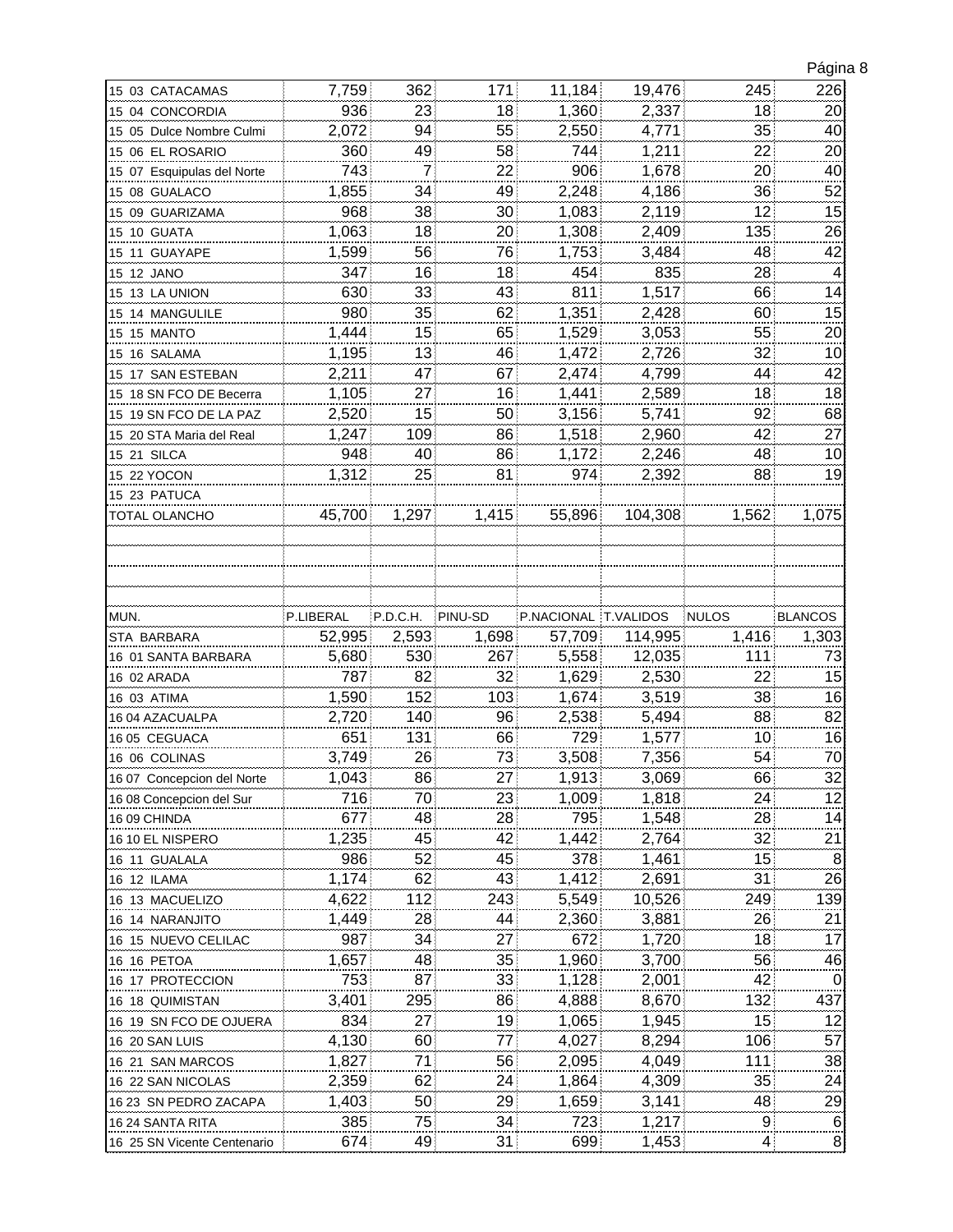| Página 9 |  |
|----------|--|
|          |  |

| 16 26 TRINIDAD        | 4,144     | 78.             | 76)     | 3,155                | 7,453   | $\mathbf{1}$ : | 1              |
|-----------------------|-----------|-----------------|---------|----------------------|---------|----------------|----------------|
| 16 27 LAS VEGAS       | 3,362     | 93              | 39      | 3,280                | 6,774   | 45             | 83             |
| TOTAL SANTA BARBARA   | 52,995    | 2,593           | 1,698   | 57,709               | 114,995 | 1,416          | 1,303          |
|                       |           |                 |         |                      |         |                |                |
|                       |           |                 |         |                      |         |                |                |
| MUN.                  | P.LIBERAL | P.D.C.H.        | PINU-SD | P.NACIONAL T.VALIDOS |         | <b>NULOS</b>   | <b>BLANCOS</b> |
| VALLE                 | 22,411    | 531             | 382     | 26,810               | 50,134  | 666            | 562            |
| 17 01 NACAOME         | 6,515     | 143             | 123     | 8,393                | 15,174  | 157            | 172            |
| 17 02 ALIANZA         | 1,659     | 7 <sup>1</sup>  | 31      | 1,439                | 3,136   | 78             | 53             |
| 17 03 AMAPALA         | 1,543     | 29              | 17      | 1,847                | 3,436   | 61             | 32             |
| 17 04 ARAMECINA       | 1,128     | 17 <sub>1</sub> | 18      | 1,158                | 2,321   | 42             | 23             |
| 17 05 CARIDAD         | 727       | 11              | 26      | 788                  | 1,552   | 24             | 6              |
| 17 06 GOASCORAN       | 2,511     | 29              | 33      | 2,605                | 5,178   | 44             | 58             |
| 17 07 LANGUE          | 3,057     | 87.             | 37      | 3,652                | 6,833   | 113            | 92             |
| 17 08 SN FCO DE CORAY | 1,342     | 8               | 16      | 1,601                | 2,967   | 42             | 23             |
| 17 09 SAN LORENZO     | 3,929     | 200             | 81      | 5,327                | 9,537   | 105            | 103            |
|                       |           |                 |         |                      |         |                |                |
| <b>TOAL VALLE</b>     | 22,411    | 531             | 382     | 26,810               | 50,134  | 666            | 562            |
|                       |           |                 |         |                      |         |                |                |
|                       |           |                 |         |                      |         |                |                |
|                       |           |                 |         |                      |         |                |                |
|                       |           |                 |         |                      |         |                |                |
| MUN.                  | P.LIBERAL | P.D.C.H.        | PINU-SD | P.NACIONAL T.VALIDOS |         | <b>NULOS</b>   | <b>BLANCOS</b> |
| <b>YORO</b>           | 60,248    | 1,819           | 1,958   | 61,192               | 125,217 | 1,746          | 1,370          |
| 18 01 YORO            | 7,459     | 152             | 174     | 9,152                | 16,937  | 211            | 143            |
| 18 02 ARENAL          | 963       | 22.             | 25      | 1,484                | 2,494   | 21             | 10             |
| 18 03 EL NEGRITO      | 2,197     | 189             | 62      | 2,752                | 5,200   | 75             | 45             |
| 18 04 EL PROGRESO     | 22,538    | 740             | 1,087   | 19,472               | 43,837  | 598            | 510            |
| 18 05 JOCON           | 1,192     | 55              | 39      | 1,363                | 2,649   | 37             | 44             |
| 18 06 MORAZAN         | 4,196     | 224             | 119     | 5,289                | 9,828   | 181            | 128            |
| 18 07 OLANCHITO       | 10,917    | 207             | 238     | 10,641               | 80,945  | 249            | 223            |
| 18 08 SANTA RITA      | 4,514     | 86              | 73      | 4,296                | 8,969   | 137            | 107            |
| 18 09 SULACO          | 2,036     | 42              | 34      | 2,396                | 4,508   | 119            | 51             |
| 18 10 VICTORIA        | 2,250     | 75              | 51      | 2,215                | 4,591   | 59             | 66             |
| 18 11 YORITO          | 1,986     | 27.             | 56      | 2,132                | 4,201   | 59             | 43             |
|                       |           |                 |         |                      |         |                |                |
| <b>TOTAL YORO</b>     | 60,248    | 1,819           | 1,958   | 61,192               | 125,217 | 1,746          | 1,370          |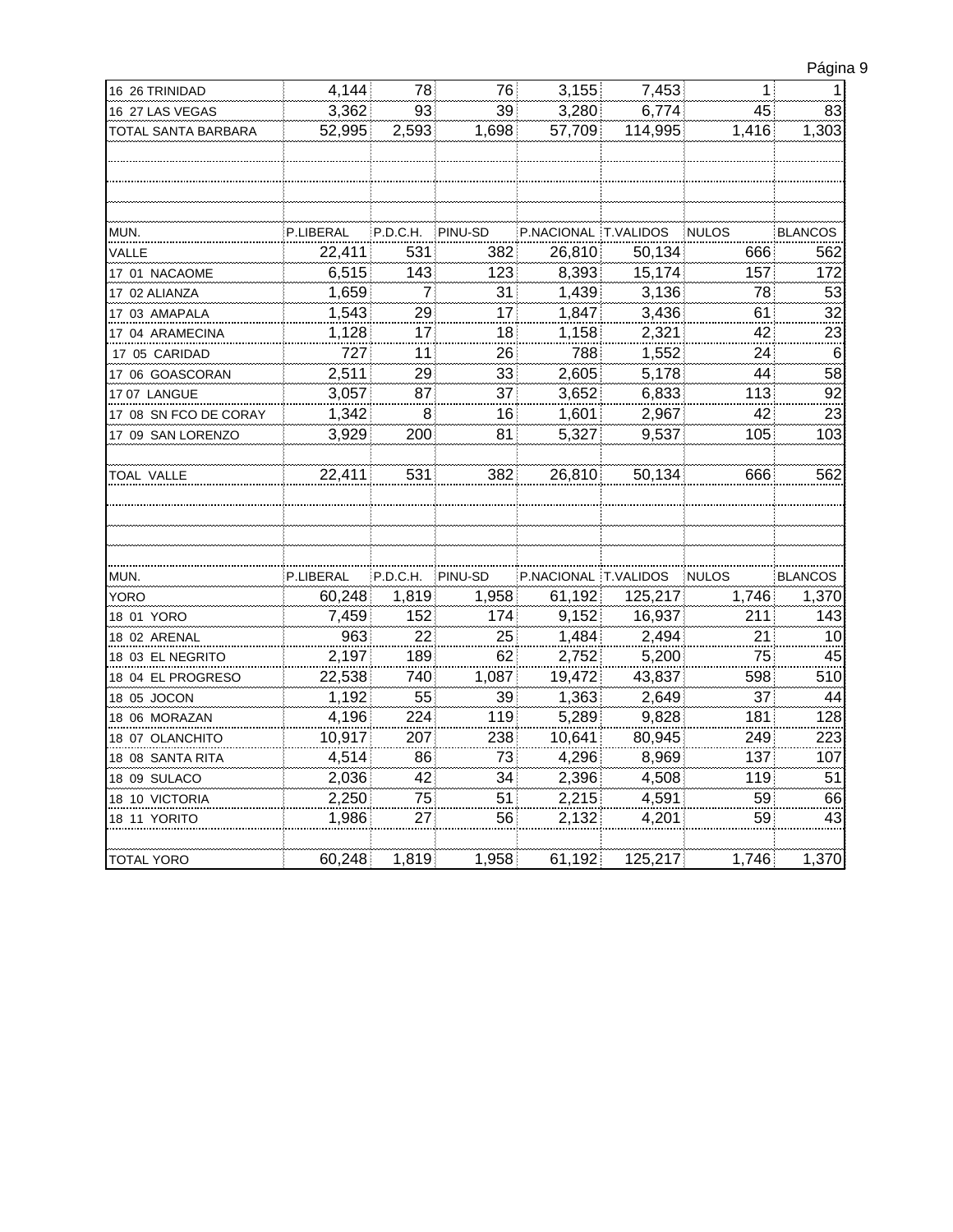| TOT.VOTOS |        |        |       |        |       |
|-----------|--------|--------|-------|--------|-------|
| 1799,146  |        |        |       |        |       |
| 90,253    |        |        |       |        |       |
| 54,472    |        |        |       |        |       |
| 99,102    |        |        |       |        |       |
| 94,944    |        |        |       |        |       |
| 263,590   |        |        |       |        |       |
| 119,775   |        |        |       |        |       |
| 102,267   |        |        |       |        |       |
| 356,362   |        |        |       |        |       |
| 12,436    |        |        |       |        |       |
| 46,422    |        |        |       |        |       |
| 8,559     |        |        |       |        |       |
| 45,100    |        |        |       |        |       |
| 67,275    |        |        |       |        |       |
| 34,235    |        |        |       |        |       |
| 106,945   |        |        |       |        |       |
| 117,714   |        |        |       |        |       |
| 51,362    |        |        |       |        |       |
| 128,333   |        |        |       |        |       |
|           |        |        |       |        |       |
|           |        |        |       |        |       |
|           |        |        |       |        |       |
|           |        |        |       |        |       |
| TOT.VOTOS |        |        |       |        |       |
| 90,251    |        |        |       |        |       |
| 36,143    | 36,143 | 24.02% | 8,682 | 44,825 | 44825 |
| 3,975     | 3,975  | 24.02% | 955   | 4,930  | 4930  |
| 7,319     | 7,319  | 24.02% | 1,758 | 9,077  | 9077  |
| 6,853     | 6,853  | 24.02% | 1,646 | 8,499  | 8499  |
| 7,005     | 7,005  | 24.02% | 1,683 | 8,688  | 8688  |
| 3,552     | 3,552  | 24.02% | 853   | 4,405  | 4405  |
| 25,404    | 25,404 | 24.02% | 6,102 | 31,506 | 31506 |
|           |        |        |       |        |       |
|           |        |        |       |        |       |
| 90,251    |        |        |       |        |       |
|           |        |        |       |        |       |
|           |        |        |       |        |       |
|           |        |        |       |        |       |
|           |        |        |       |        |       |
| TOT.VOTOS |        |        |       |        |       |
| 54,472    |        |        |       |        |       |
| 9,053     | 9,053  | 24.02% | 2,175 | 11,228 | 11228 |
| 2,444     | 2,444  | 24.02% | 587   | 3,031  | 3031  |
| 1,694     | 1,694  | 24.02% | 407   | 2,101  | 2101  |
| 1,539     | 1,539  | 24.02% | 370   | 1,909  | 1909  |
| 6,978     | 6,978  | 24.02% | 1,676 | 8,654  | 8654  |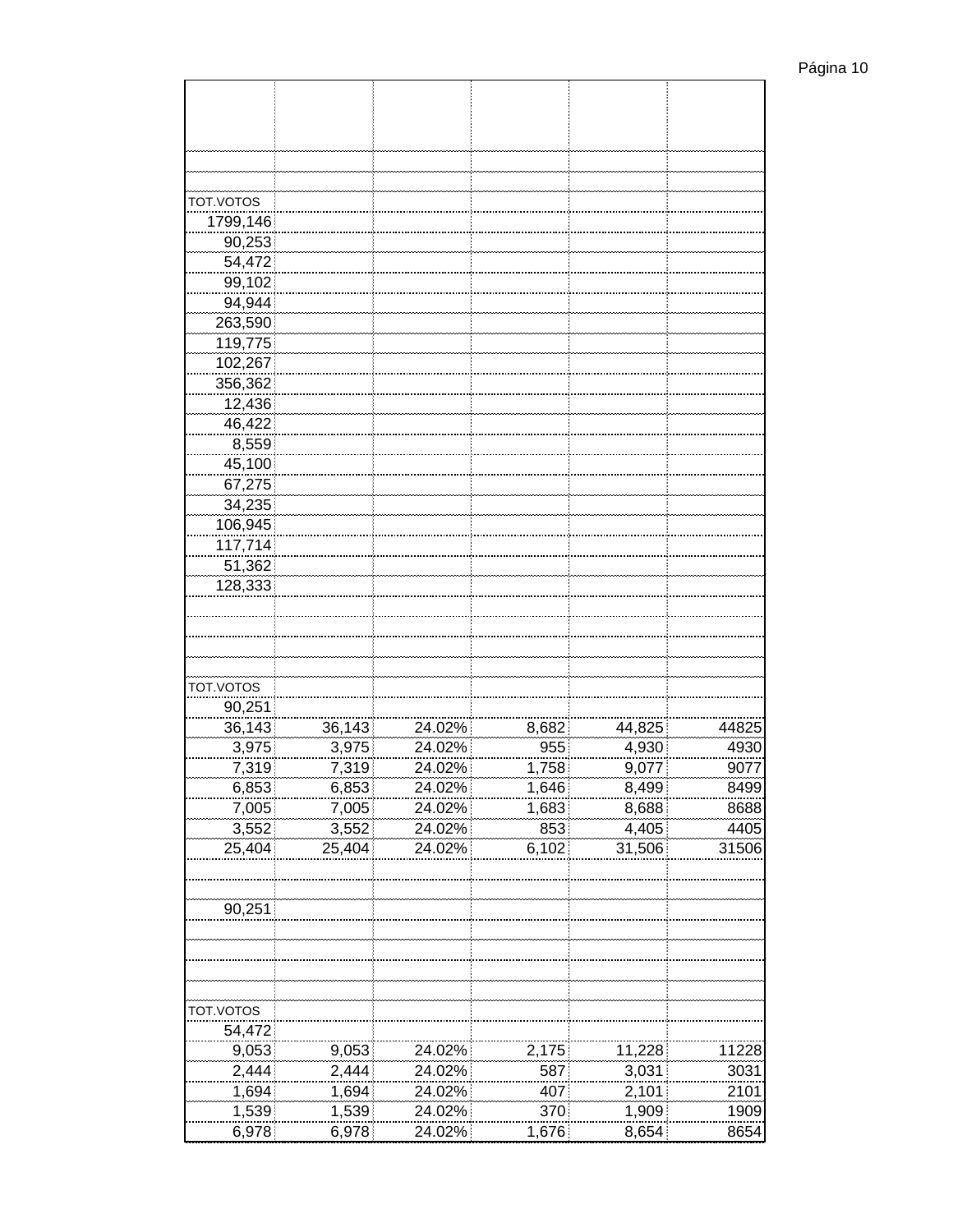| Página 11 |
|-----------|
|-----------|

| 910       | 910    | 24.02% | 219          | 1,129  | 1129         |
|-----------|--------|--------|--------------|--------|--------------|
| 1,272     | 1,272  | 24.02% | 306          | 1,578  | 1578         |
| 9,939     | 9,939  | 24.02% | 2,387        | 12,326 | 12326        |
| 15,853    | 15,853 | 24.02% | 3,808        | 19,661 | 19661        |
| 4,790     | 4,790  | 24.02% | 1,151        | 5,941  | 5941         |
|           |        |        |              |        |              |
| 54,472    |        |        |              |        |              |
|           |        |        |              |        |              |
|           |        |        |              |        |              |
|           |        |        |              |        |              |
|           |        |        |              |        |              |
| TOT.VOTOS |        |        |              |        |              |
| 99,102    |        |        |              |        |              |
| 26,275    | 26,275 | 24.02% | 6,311        | 32,586 | 32586        |
| 1,958     | 1,958  | 24.02% | 470          | 2,428  | 2428         |
| 3,734     | 3,734  | 24.02% | 897          | 4,631  | 4631         |
| 2,700     | 2,700  | 24.02% | 649          | 3,349  | 3349         |
| 515       | 515    | 24.02% | 124          | 639    | 639          |
| 6,206     | 6,206  | 24.02% | 1,491        | 7,697  | 7697         |
| 1,753     | 1,753  | 24.02% | 421          | 2,174  | 2174         |
| 1,102     | 1,102  | 24.02% | 265          | 1,367  | 1367         |
| 2,246     | 2,246  | 24.02% | 539          | 2,785  | 2785         |
| 2,657     | 2,657  | 24.02% | 638          | 3,295  | 3295         |
| 2,707     |        | 24.02% | 650          | 3,357  | 3357         |
|           | 2,707  | 24.02% | 318          |        |              |
| 1,322     | 1,322  |        |              | 1,640  | 1640         |
| 4,439     | 4,439  | 24.02% | 1,066<br>447 | 5,505  | 5505<br>2310 |
| 1,863     | 1,863  | 24.02% |              | 2,310  |              |
| 1,099     | 1,099  | 24.02% | 264          | 1,363  | 1363         |
| 1,928     | 1,928  | 24.02% | 463          | 2,391  | 2391         |
| 1,367     | 1,367  | 24.02% | 328          | 1,695  | 1695         |
| 19,098    | 19,098 | 24.02% | 4,587        | 23,685 | 23685        |
| 4,757     | 4,757  | 24.02% | 1,143        | 5,900  | 5900         |
| 4,038     | 4,038  | 24.02% | 970          | 5,008  | 5008         |
| 5,709     | 5,709  | 24.02% | 1,371        | 7,080  | 7080         |
|           |        |        |              |        |              |
| 99,102    |        |        |              |        |              |
|           |        |        |              |        |              |
|           |        |        |              |        |              |
|           |        |        |              |        |              |
|           |        |        |              |        |              |
| TOT.VOTOS |        |        |              |        |              |
| 94,944    |        |        |              |        |              |
| 13,604    | 13,604 | 24.02% | 3,268        | 16,872 | 16872        |
| 2,781     | 2,781  | 24.02% | 668          | 3,449  | 3449         |
| 1,349     | 1,349  | 24.02% | 324          | 1,673  | 1673         |
| 8,281     | 8,281  | 24.02% | 1,989        | 10,270 | 10270        |
| 3,470     | 3,470  | 24.02% | 833          | 4,303  | 4303         |
| 3,649     | 3,649  | 24.02% | 876          | 4,525  | 4525         |
| 1,287     | 1,287  | 24.02% | 309          | 1,596  | 1596         |
| 2,476     | 2,476  | 24.02% | 595          | 3,071  | 3071         |
| 5,921     | 5,921  | 24.02% | 1,422        | 7,343  | 7343         |
| 8,013     | 8,013  | 24.02% | 1,925        | 9,938  | 9938         |
| 2,816     | 2,816  | 24.02% | 676          | 3,492  | 3492         |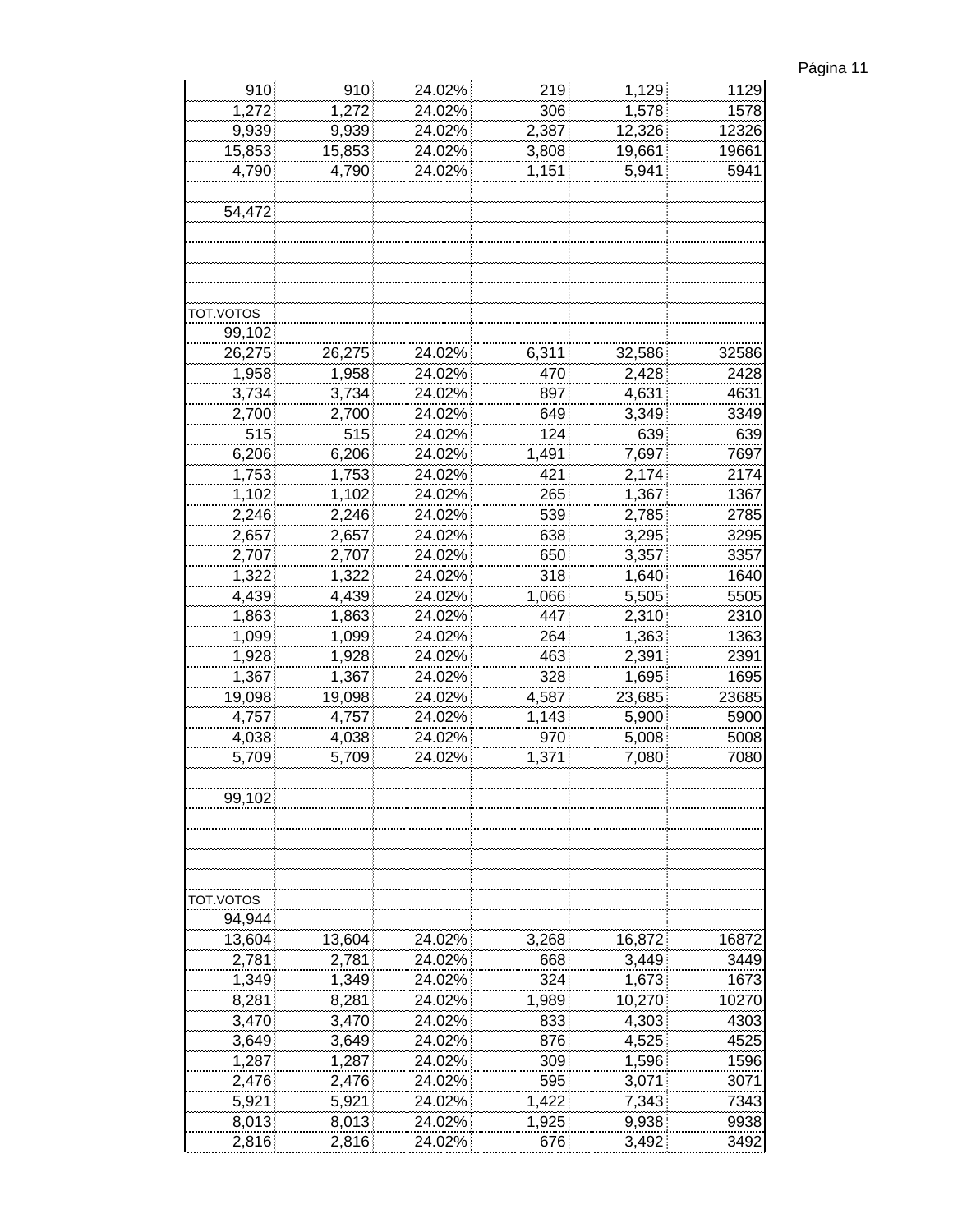| Página 12 |  |
|-----------|--|
|-----------|--|

| 3,692     | 3,692   | 24.02% | 887    | 4,579   | 4579   |
|-----------|---------|--------|--------|---------|--------|
|           |         |        | 2,774  |         |        |
| 11,547    | 11,547  | 24.02% |        | 14,321  | 14321  |
| 1,202     | 1,202   | 24.02% | 289    | 1,491   | 1491   |
| 3,441     | 3,441   | 24.02% | 827    | 4,268   | 4268   |
| 1,816     | 1,816   | 24.02% | 436    | 2,252   | 2252   |
| 2,279     | 2,279   | 24.02% | 547    | 2,826   | 2826   |
| 2,290     | 2,290   | 24.02% | 550    | 2,840   | 2840   |
| 3,126     | 3,126   | 24.02% | 751    | 3,877   | 3877   |
| 2,172     | 2,172   | 24.02% | 522    | 2,694   | 2694   |
| 6,860     | 6,860   | 24.02% | 1,648  | 8,508   | 8508   |
| 1,825     | 1,825   | 24.02% | 438    | 2,263   | 2263   |
| 1,047     | 1,047   | 24.02% | 251    | 1,298   | 1298   |
|           |         |        |        |         |        |
|           |         |        |        |         |        |
| 94,944    |         |        |        |         |        |
|           |         |        |        |         |        |
|           |         |        |        |         |        |
|           |         |        |        |         |        |
|           |         |        |        |         |        |
| TOT.VOTOS |         |        |        |         |        |
| 263,590   |         |        |        |         |        |
| 131,214   | 131,214 | 24.02% | 31,518 | 162,732 | 162732 |
| 22,915    | 22,915  | 24.02% | 5,504  | 28,419  | 28419  |
| 8,436     | 8,436   | 24.02% | 2,026  | 10,462  | 10462  |
| 2,850     | 2,850   | 24.02% | 685    | 3,535   | 3535   |
| 6,159     | 6,159   | 24.02% | 1,479  | 7,638   | 7638   |
| 26,745    | 26,745  | 24.02% | 6,424  | 33,169  | 33169  |
| 6,500     | 6,500   | 24.02% | 1,561  | 8,061   | 8061   |
|           |         |        |        |         |        |
| 5,163     | 5,163   | 24.02% | 1,240  | 6,403   | 6403   |
| 3,885     | 3,885   | 24.02% | 933    | 4,818   | 4818   |
| 13,707    | 13,707  | 24.02% | 3,292  | 16,999  | 16999  |
| 14,877    | 14,877  | 24.02% | 3,573  | 18,450  | 18450  |
| 21,139    | 21,139  | 24.02% | 5,078  | 26,217  | 26217  |
|           |         |        |        |         |        |
| 263,590   |         |        |        |         |        |
|           |         |        |        |         |        |
|           |         |        |        |         |        |
|           |         |        |        |         |        |
|           |         |        |        |         |        |
| TOT.VOTOS |         |        |        |         |        |
| 119,775   |         |        |        |         |        |
| 36,102    | 36,102  | 24.02% | 8,672  | 44,774  | 44774  |
| 3,517     | 3,517   | 24.02% | 845    | 4,362   | 4362   |
| 7,348     | 7,348   | 24.02% | 1,765  | 9,113   | 9113   |
|           |         |        |        |         |        |
| 1,349     | 1,349   | 24.02% | 324    | 1,673   | 1673   |
| 6,840     | 6,840   | 24.02% | 1,643  | 8,483   | 8483   |
| 11,037    | 11,037  | 24.02% | 2,651  | 13,688  | 13688  |
| 9,476     | 9,476   | 24.02% | 2,276  | 11,752  | 11752  |
| 2,155     | 2,155   | 24.02% | 518    | 2,673   | 2673   |
| 7,178     | 7,178   | 24.02% | 1,724  | 8,902   | 8902   |
| 6,558     | 6,558   | 24.02% | 1,575  | 8,133   | 8133   |
| 10,292    | 10,292  | 24.02% | 2,472  | 12,764  | 12764  |
| 2,271     | 2,271   | 24.02% | 545    | 2,816   | 2816   |
| 1,754     | 1,754   | 24.02% | 421    | 2,175   | 2175   |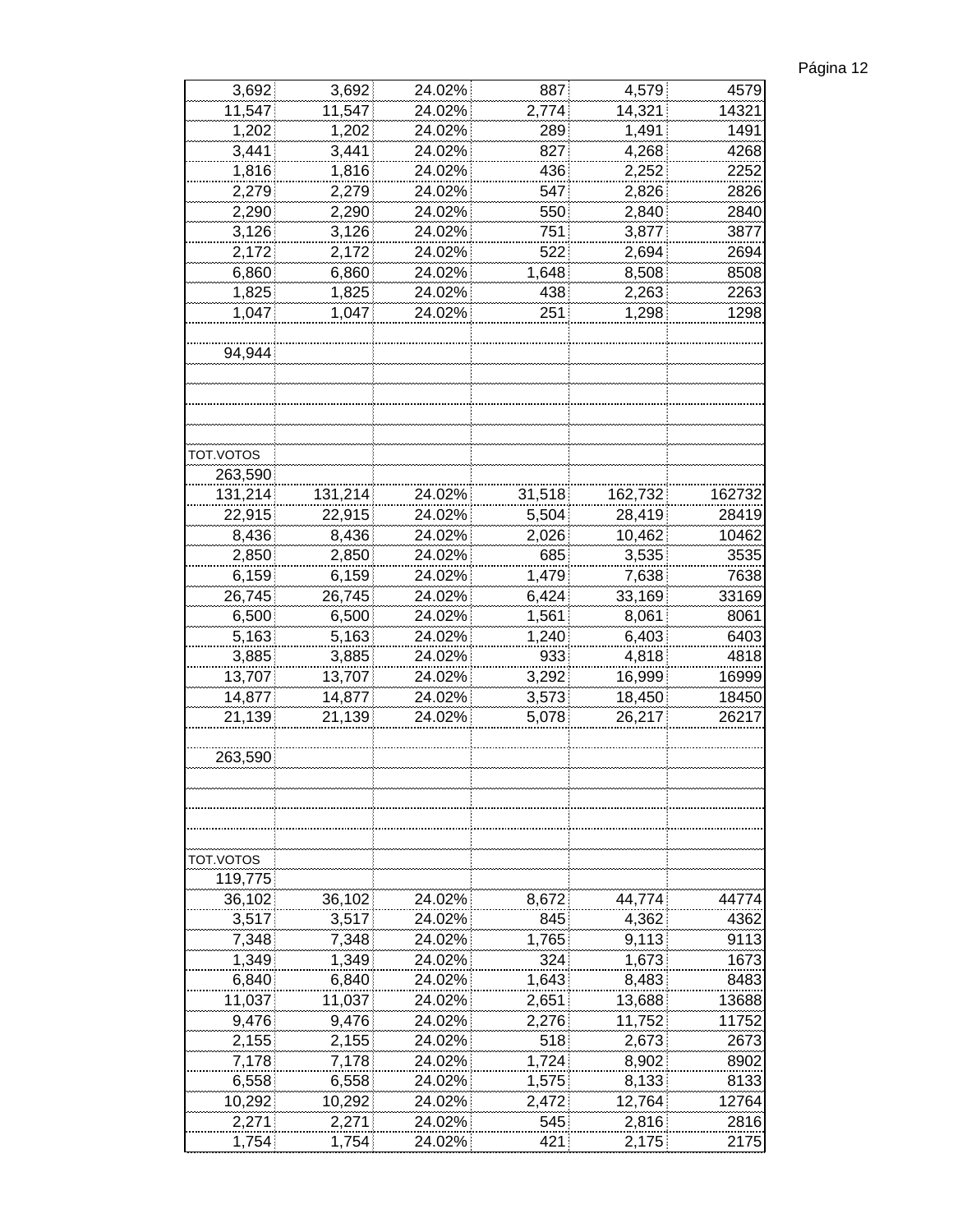| Página 13 |  |
|-----------|--|
|           |  |

| 1,380     | 1,380   | 24.02% | 331    | 1,711   | 1711   |
|-----------|---------|--------|--------|---------|--------|
| 8,859     | 8,859   | 24.02% | 2,128  | 10,987  | 10987  |
| 3,659     | 3,659   | 24.02% | 879    | 4,538   | 4538   |
|           |         |        |        |         |        |
| 119,775   |         |        |        |         |        |
|           |         |        |        |         |        |
|           |         |        |        |         |        |
|           |         |        |        |         |        |
|           |         |        |        |         |        |
| TOT.VOTOS |         |        |        |         |        |
| 102,267   |         |        |        |         |        |
| 4,310     | 4,310   | 24.02% | 1,035  | 5,345   | 5345   |
| 2,979     | 2,979   | 24.02% | 716    | 3,695   | 3695   |
| 37,197    | 37,197  | 24.02% | 8,935  | 46,132  | 46132  |
| 12,757    | 12,757  | 24.02% | 3,064  | 15,821  | 15821  |
| 2,855     | 2,855   | 24.02% | 686    | 3,541   | 3541   |
| 1,950     | 1,950   | 24.02% | 468    | 2,418   | 2418   |
| 3,475     | 3,475   | 24.02% | 835    | 4,310   | 4310   |
| 3,344     | 3,344   | 24.02% | 803    | 4,147   | 4147   |
| 2,188     | 2,188   | 24.02% | 526    | 2,714   | 2714   |
| 1,047     | 1,047   | 24.02% | 251    | 1,298   | 1298   |
| 2,054     | 2,054   | 24.02% | 493    | 2,547   | 2547   |
| 2,615     | 2,615   | 24.02% | 628    | 3,243   | 3243   |
|           |         |        |        |         |        |
| 1,602     | 1,602   | 24.02% | 385    | 1,987   | 1987   |
| 3,492     | 3,492   | 24.02% | 839    | 4,331   | 4331   |
| 7,868     | 7,868   | 24.02% | 1,890  | 9,758   | 9758   |
| 3,317     | 3,317   | 24.02% | 797    | 4,114   | 4114   |
| 1,128     | 1,128   | 24.02% | 271    | 1,399   | 1399   |
| 674       | 674     | 24.02% | 162    | 836     | 836    |
| 7,415     | 7,415   | 24.02% | 1,781  | 9,196   | 9196   |
|           |         |        |        |         |        |
| 102,267   |         |        |        |         |        |
|           |         |        |        |         |        |
|           |         |        |        |         |        |
|           |         |        |        |         |        |
|           |         |        |        |         |        |
| TOT.VOTOS |         |        |        |         |        |
| 356,362   |         |        |        |         |        |
| 265,205   | 265,205 | 24.02% | 63,702 | 328,907 | 328907 |
| 1,652     | 1,652   | 24.02% | 397    | 2,049   | 2049   |
| 5,600     | 5,600   | 24.02% | 1,345  | 6,945   | 6945   |
| 4,049     | 4,049   | 24.02% | 973    | 5,022   | 5022   |
| 5,362     | 5,362   | 24.02% | 1,288  | 6,650   | 6650   |
| 5,856     | 5,856   | 24.02% | 1,407  | 7,263   | 7263   |
| 1,022     | 1,022   | 24.02% | 245    | 1,267   | 1267   |
| 2,566     | 2,566   | 24.02% | 616    | 3,182   | 3182   |
| 3,671     | 3,671   | 24.02% | 882    | 4,553   | 4553   |
| 2,731     | 2,731   | 24.02% | 656    | 3,387   | 3387   |
| 1,978     | 1,978   | 24.02% | 475    | 2,453   | 2453   |
| 1,652     | 1,652   | 24.02% | 397    | 2,049   | 2049   |
| 3,509     | 3,509   | 24.02% | 843    | 4,352   | 4352   |
| 3,387     | 3,387   | 24.02% | 814    | 4,201   | 4201   |
| 2,552     | 2,552   | 24.02% | 613    | 3,165   | 3165   |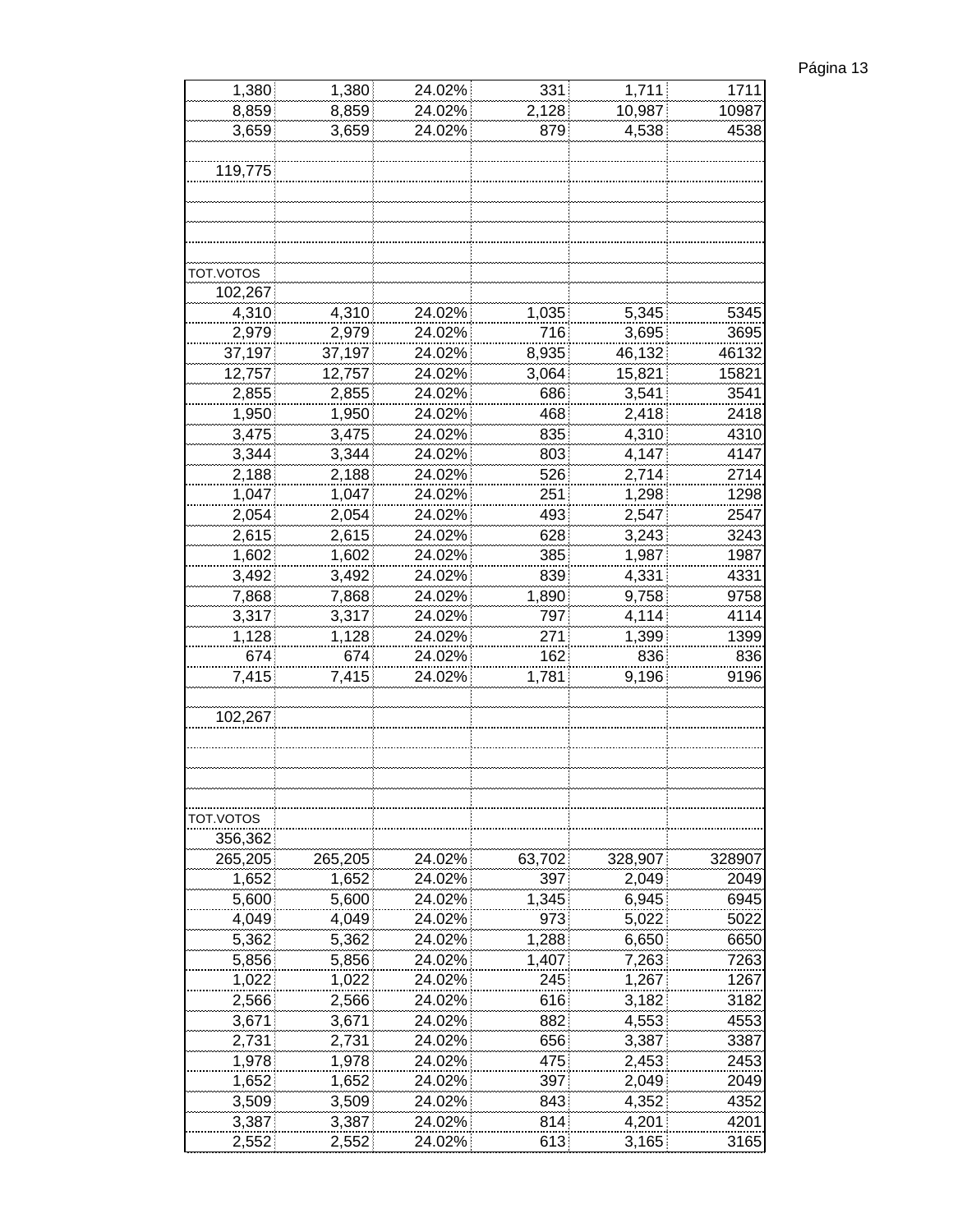| Página 14 |  |
|-----------|--|
|           |  |

| 6,532     | 6,532          | 24.02% | 1,569 | 8,101  | 8101  |
|-----------|----------------|--------|-------|--------|-------|
| 2,861     | 2,861          | 24.02% | 687   | 3,548  | 3548  |
| 1,822     | 1,822          | 24.02% | 438   | 2,260  | 2260  |
| 3,586     | 3,586          | 24.02% | 861   | 4,447  | 4447  |
| 4,227     | 4,227          | 24.02% | 1,015 | 5,242  | 5242  |
| 922       | 922            | 24.02% | 221   | 1,143  | 1143  |
| 3,217     | 3,217          | 24.02% | 773   | 3,990  | 3990  |
| 2,462     |                |        | 591   | 3,053  | 3053  |
|           | 2,462<br>9,516 | 24.02% |       | 11,802 | 11802 |
| 9,516     |                | 24.02% | 2,286 |        |       |
| 2,108     | 2,108          | 24.02% | 506   | 2,614  | 2614  |
| 3,210     | 3,210          | 24.02% | 771   | 3,981  | 3981  |
| 2,996     | 2,996          | 24.02% | 720   | 3,716  | 3716  |
| 2,111     | 2,111          | 24.02% | 507   | 2,618  | 2618  |
|           |                |        |       |        |       |
| 356,362   |                |        |       |        |       |
|           |                |        |       |        |       |
|           |                |        |       |        |       |
|           |                |        |       |        |       |
|           |                |        |       |        |       |
| TOT.VOTOS |                |        |       |        |       |
| 12,436    |                |        |       |        |       |
| 9,261     | 9,261          | 24.02% | 2,224 | 11,485 | 11485 |
| 3,175     | 3,175          | 24.02% | 763   | 3,938  | 3938  |
|           |                |        |       |        |       |
| 0         |                |        |       |        |       |
| 0         |                |        |       |        |       |
| 0         |                |        |       |        |       |
| 0         |                |        |       |        |       |
|           |                |        |       |        |       |
| 12,436    |                |        |       |        |       |
|           |                |        |       |        |       |
|           |                |        |       |        |       |
|           |                |        |       |        |       |
|           |                |        |       |        |       |
| TOT.VOTOS |                |        |       |        |       |
| 46,422    |                |        |       |        |       |
| 4,079     | 4,079          | 24.02% | 980   | 5,059  | 5059  |
| 2,326     | 2,326          | 24.02% | 559   | 2,885  | 2885  |
| 3,643     | 3,643          | 24.02% | 875   | 4,518  | 4518  |
| 3,207     | 3,207          | 24.02% | 770   | 3,977  | 3977  |
| 1,102     | 1,102          | 24.02% | 265   | 1,367  | 1367  |
|           |                |        |       |        |       |
| 7,802     | 7,802          | 24.02% | 1,874 | 9,676  | 9676  |
| 6,095     | 6,095          | 24.02% | 1,464 | 7,559  | 7559  |
| 1,296     | 1,296          | 24.02% | 311   | 1,607  | 1607  |
| 2,292     | 2,292          | 24.02% | 551   | 2,843  | 2843  |
| 1,740     | 1,740          | 24.02% | 418   | 2,158  | 2158  |
| 893       | 893            | 24.02% | 214   | 1,107  | 1107  |
| 1,937     | 1,937          | 24.02% | 465   | 2,402  | 2402  |
| 1,841     | 1,841          | 24.02% | 442   | 2,283  | 2283  |
| 1,306     | 1,306          | 24.02% | 314   | 1,620  | 1620  |
| 1,710     | 1,710          | 24.02% | 411   | 2,121  | 2121  |
| 5,153     | 5,153          | 24.02% | 1,238 | 6,391  | 6391  |
| 0         |                |        |       |        |       |
|           |                |        |       |        |       |
|           |                |        |       |        |       |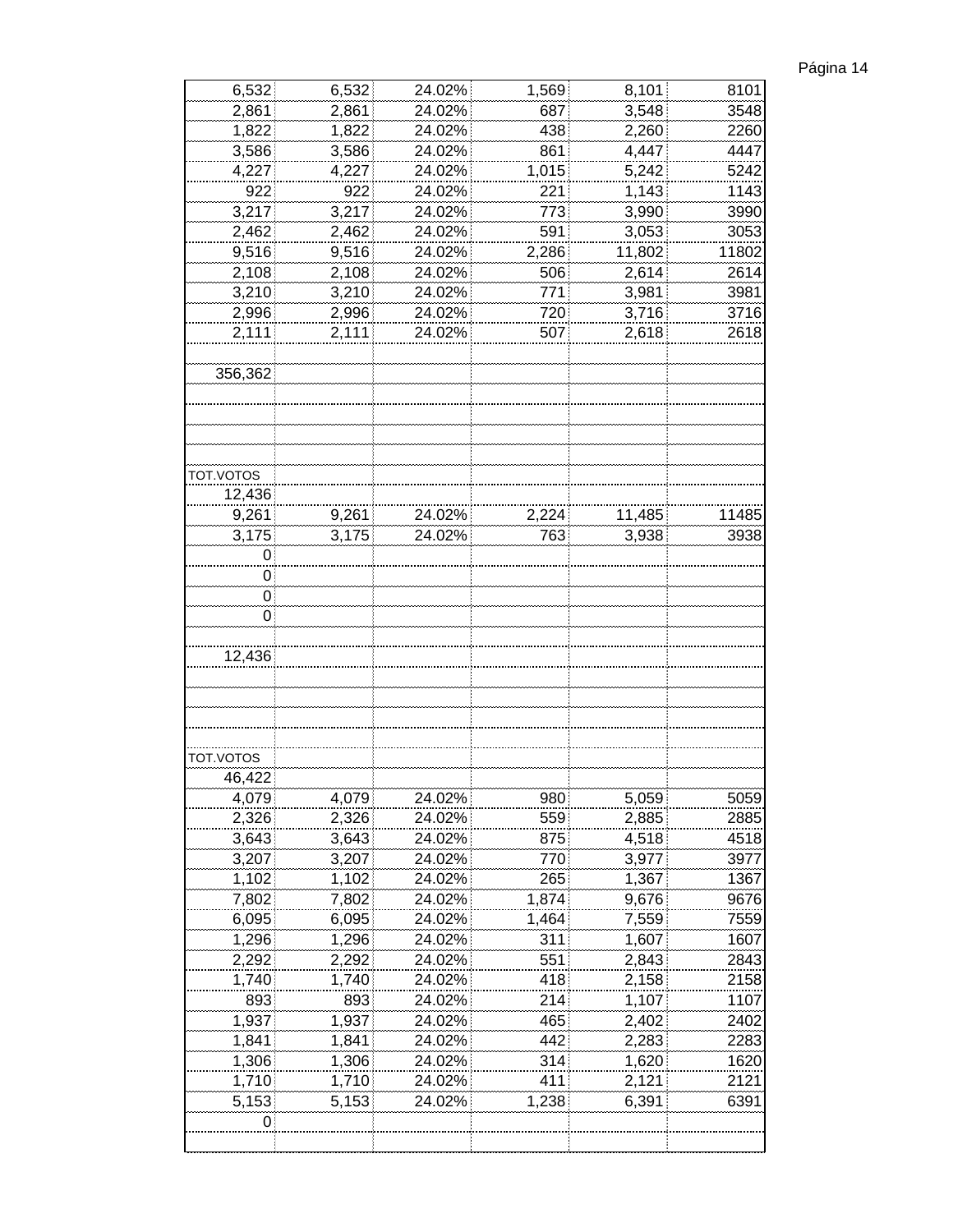| 46,422              |        |        |       |        |       |
|---------------------|--------|--------|-------|--------|-------|
|                     |        |        |       |        |       |
|                     |        |        |       |        |       |
|                     |        |        |       |        |       |
|                     |        |        |       |        |       |
| TOT.VOTOS           |        |        |       |        |       |
| 8,559               |        |        |       |        |       |
| 3,957               | 3,957  | 24.02% | 950   | 4,907  | 4907  |
| 2,010               | 2,010  | 24.02% | 483   | 2,493  | 2493  |
| 1,908               | 1,908  | 24.02% | 458   | 2,366  | 2366  |
| 684                 | 684    |        |       |        |       |
|                     |        | 24.02% | 164   | 848    | 848   |
| 8,559               |        |        |       |        |       |
|                     |        |        |       |        |       |
|                     |        |        |       |        |       |
| TOT.VOTOS<br>45,100 |        |        |       |        |       |
|                     |        |        |       |        |       |
| 9,558               | 9,558  | 24.02% | 2,296 | 11,854 | 11854 |
| 1,211               | 1,211  | 24.02% | 291   | 1,502  | 1502  |
| 775                 | 775    | 24.02% | 186   | 961    | 961   |
| 1,163               | 1,163  | 24.02% | 279   | 1,442  | 1442  |
| 1,278               | 1,278  | 24.02% | 307   | 1,585  | 1585  |
| 3,291               | 3,291  | 24.02% | 790   | 4,081  | 4081  |
| 1,193               | 1,193  | 24.02% | 287   | 1,480  | 1480  |
| 5,524               | 5,524  | 24.02% | 1,327 | 6,851  | 6851  |
| 433                 | 433    | 24.02% | 104   | 537    | 537   |
| 2,711               | 2,711  | 24.02% | 651   | 3,362  | 3362  |
| 1,225               | 1,225  | 24.02% | 294   | 1,519  | 1519  |
| 1,782               | 1,782  | 24.02% | 428   | 2,210  | 2210  |
| 818                 | 818    | 24.02% | 196   | 1,014  | 1014  |
| 1,643               | 1,643  | 24.02% | 395   | 2,038  | 2038  |
| 2,030               | 2,030  | 24.02% | 488   | 2,518  | 2518  |
| 1.699.              | 1.699. | 24.02% | 408.  | 2.107  | 2107  |
| 2,678               | 2,678  | 24.02% | 643   | 3,321  | 3321  |
| 4,685               | 4,685  | 24.02% | 1,125 | 5,810  | 5810  |
| 1,403               | 1,403  | 24.02% | 337   | 1,740  | 1740  |
|                     |        |        |       |        |       |
| 45,100              |        |        |       |        |       |
|                     |        |        |       |        |       |
| TOT.VOTOS           |        |        |       |        |       |
| 67,275              |        |        |       |        |       |
| 7,444               | 7,444  | 24.02% | 1,788 | 9,232  | 9232  |
| 1,248               | 1,248  | 24.02% | 300   | 1,548  | 1548  |
| 1,780               | 1,780  | 24.02% | 428   | 2,208  | 2208  |
| 1,363               | 1,363  | 24.02% | 327   | 1,690  | 1690  |
| 3,646               | 3,646  | 24.02% | 876   | 4,522  | 4522  |
| 2,055               | 2,055  | 24.02% | 494   | 2,549  | 2549  |
| 2,276               | 2,276  | 24.02% | 547   | 2,823  | 2823  |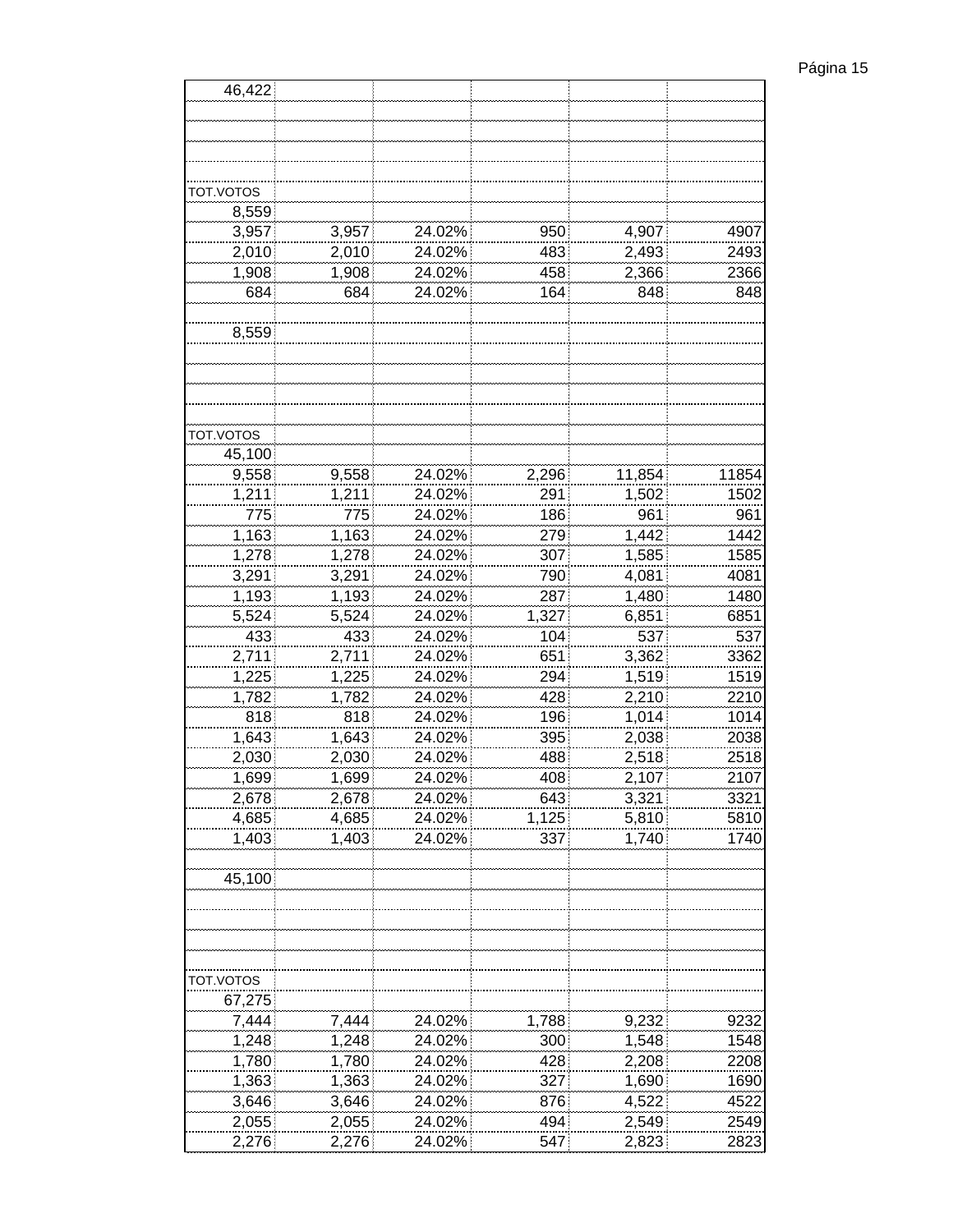| Página 16 |  |
|-----------|--|
|           |  |

| 2,117     | 2,117  | 24.02% | 509   | 2,626  | 2626  |
|-----------|--------|--------|-------|--------|-------|
| 3,620     | 3,620  | 24.02% | 870   | 4,490  | 4490  |
| 2,693     | 2,693  | 24.02% | 647   | 3,340  | 3340  |
| 3,540     | 3,540  | 24.02% | 850   | 4,390  | 4390  |
| 2,019     | 2,019  | 24.02% | 485   | 2,504  | 2504  |
| 8,383     | 8,383  | 24.02% | 2,014 | 10,397 | 10397 |
| 1,343     | 1,343  | 24.02% | 323   | 1,666  | 1666  |
| 2,638     | 2,638  | 24.02% | 634   | 3,272  | 3272  |
| 2,505     | 2,505  | 24.02% | 602   | 3,107  | 3107  |
| 1,828     | 1,828  | 24.02% | 439   | 2,267  | 2267  |
| 790       | 790    | 24.02% | 190   | 980    | 980   |
| 2,845     | 2,845  | 24.02% | 683   | 3,528  | 3528  |
| 2,979     | 2,979  | 24.02% | 716   | 3,695  | 3695  |
| 2,066     | 2,066  | 24.02% | 496   | 2,562  | 2562  |
| 1,364     | 1,364  | 24.02% | 328   | 1,692  | 1692  |
|           |        |        | 559   |        |       |
| 2,327     | 2,327  | 24.02% |       | 2,886  | 2886  |
| 819       | 819    | 24.02% | 197   | 1,016  | 1016  |
| 1,370     | 1,370  | 24.02% | 329   | 1,699  | 1699  |
| 1,384     | 1,384  | 24.02% | 332   | 1,716  | 1716  |
| 833       | 833    | 24.02% | 200   | 1,033  | 1033  |
| 0         |        |        |       |        |       |
| 67,275    |        |        |       |        |       |
|           |        |        |       |        |       |
|           |        |        |       |        |       |
|           |        |        |       |        |       |
|           |        |        |       |        |       |
| TOT.VOTOS |        |        |       |        |       |
| 34,235    |        |        |       |        |       |
| 6,942     | 942    | 24.02% | 226   | 1,168  | 1168  |
| 3,798     | 3,798  | 24.02% | 912   | 4,710  | 4710  |
| 1,159     | 1,159  | 24.02% | 278   | 1,437  | 1437  |
| 765       | 765    | 24.02% | 184   | 949    | 949   |
| 684       | 684    | 24.02% | 164   | 848    | 848   |
| 1,622     | 1,622  | 24.02% | 390   | 2,012  | 2012  |
| 2,002     | 2,002  | 24.02% | 481   | 2,483  | 2483  |
| 1,220     | 1,220  | 24.02% | 293   | 1,513  | 1513  |
| 1,445     | 1,445  | 24.02% | 347   | 1,792  | 1792  |
| 1,857     | 1,857  | 24.02% | 446   | 2,303  | 2303  |
| 1,847     | 1,847  | 24.02% | 444   | 2,291  | 2291  |
| 827       | 827    | 24.02% | 199   | 1,026  | 1026  |
| 4,490     | 4,490  | 24.02% | 1,078 | 5,568  | 5568  |
| 1,199     | 1,199  | 24.02% | 288   | 1,487  | 1487  |
|           |        |        |       |        |       |
| 2,600     | 2,600  | 24.02% | 625   | 3,225  | 3225  |
| 1,778     | 1,778  | 24.02% | 427   | 2,205  | 2205  |
| 34,235    |        |        |       |        |       |
|           |        |        |       |        |       |
|           |        |        |       |        |       |
|           |        |        |       |        |       |
|           |        |        |       |        |       |
| TOT.VOTOS |        |        |       |        |       |
| 106,945   |        |        |       |        |       |
| 26,576    | 26,576 | 24.02% | 6,384 | 32,960 | 32960 |
| 5,540     | 5,540  | 24.02% | 1,331 | 6,871  | 6871  |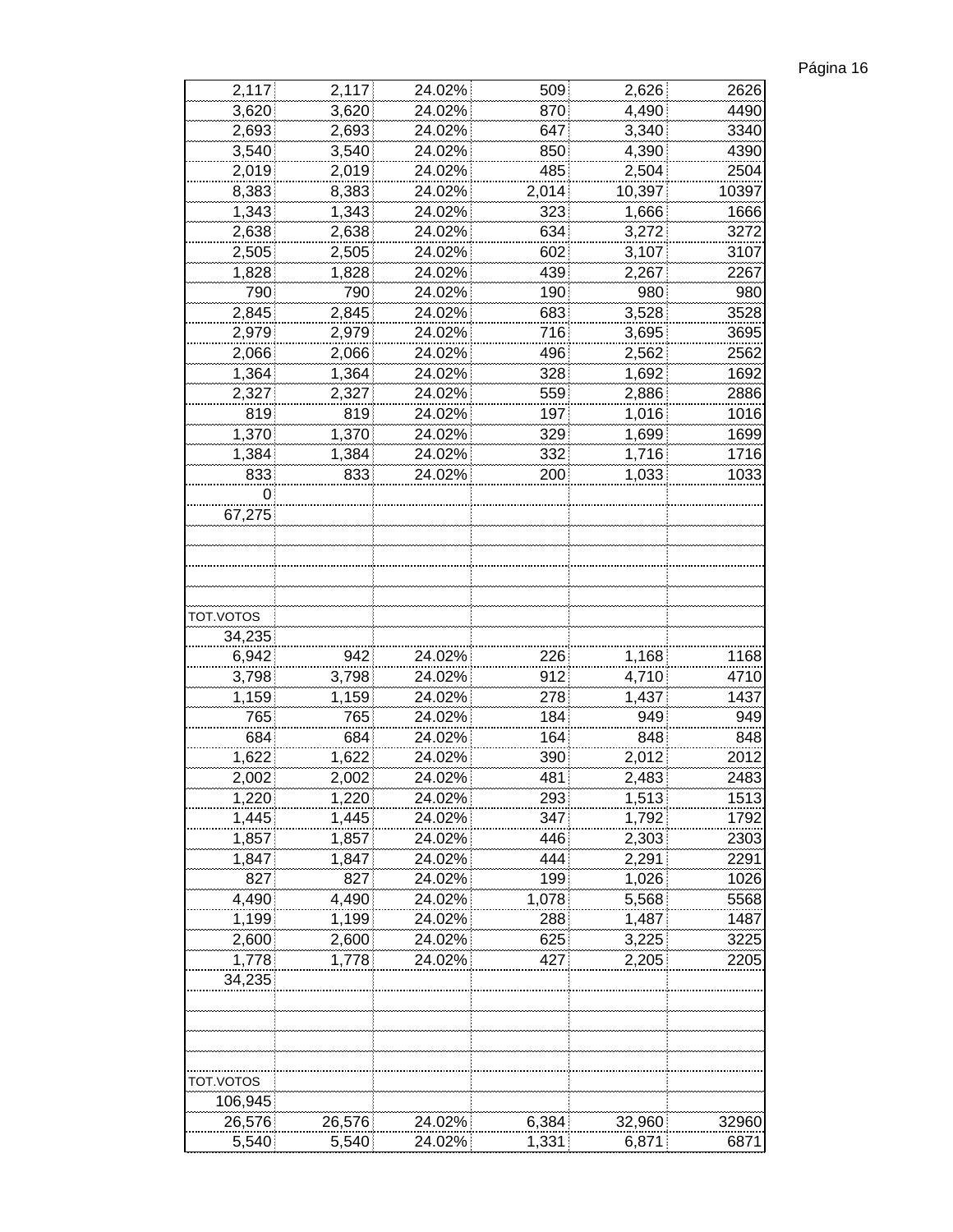| Página 17 |  |
|-----------|--|
|           |  |

| 19,947    | 19,947 | 24.02% | 4,791 | 24,738 | 24738 |
|-----------|--------|--------|-------|--------|-------|
| 2,375     | 2,375  | 24.02% | 570   | 2,945  | 2945  |
| 4,846     | 4,846  | 24.02% | 1,164 | 6,010  | 6010  |
| 1,253     | 1,253  | 24.02% | 301   | 1,554  | 1554  |
| 1,738     | 1,738  | 24.02% | 417   | 2,155  | 2155  |
| 4,274     | 4,274  | 24.02% | 1,027 | 5,301  | 5301  |
| 2,146     | 2,146  | 24.02% | 515   | 2,661  | 2661  |
| 2,570     | 2,570  | 24.02% | 617   | 3,187  | 3187  |
| 3,574     | 3,574  | 24.02% | 858   | 4,432  | 4432  |
| 867       | 867    | 24.02% | 208   | 1,075  | 1075  |
| 1,597     | 1,597  | 24.02% | 384   | 1,981  | 1981  |
| 2,503     | 2,503  | 24.02% | 601   | 3,104  | 3104  |
| 3,128     | 3,128  | 24.02% | 751   | 3,879  | 3879  |
| 2,768     | 2,768  | 24.02% | 665   | 3,433  | 3433  |
| 4,885     | 4,885  | 24.02% | 1,173 | 6,058  | 6058  |
| 2,625     | 2,625  | 24.02% | 631   | 3,256  | 3256  |
|           |        |        |       |        |       |
| 5,901     | 5,901  | 24.02% | 1,417 | 7,318  | 7318  |
| 3,029     | 3,029  | 24.02% | 728   | 3,757  | 3757  |
| 2,304     | 2,304  | 24.02% | 553   | 2,857  | 2857  |
| 2,499     | 2,499  | 24.02% | 600   | 3,099  | 3099  |
|           |        |        |       |        |       |
| 106,945   |        |        |       |        |       |
|           |        |        |       |        |       |
|           |        |        |       |        |       |
|           |        |        |       |        |       |
|           |        |        |       |        |       |
| TOT.VOTOS |        |        |       |        |       |
| 117,714   |        |        |       |        |       |
| 12,219    | 12,219 | 24.02% | 2,935 | 15,154 | 15154 |
| 2,567     | 2,567  | 24.02% | 617   | 3,184  | 3184  |
| 3,573     | 3,573  | 24.02% | 858   | 4,431  | 4431  |
| 5,664     | 5,664  | 24.02% | 1,360 | 7,024  | 7024  |
| 1,603     | 1,603  | 24.02% | 385   | 1,988  | 1988  |
| 7,480     | 7,480  | 24.02% | 1,797 | 9,277  | 9277  |
| 3,167     | 3,167  | 24.02% | 761   | 3,928  | 3928  |
| 1,854     | 1,854  | 24.02% | 445   | 2,299  | 2299  |
| 1,590     | 1,590  | 24.02% | 382   | 1,972  | 1972  |
| 2,817     | 2,817  | 24.02% | 677   | 3,494  | 3494  |
| 1,484     | 1,484  | 24.02% | 356   | 1,840  | 1840  |
| 2,748     | 2,748  | 24.02% | 660   | 3,408  | 3408  |
| 10,914    | 10,914 | 24.02% | 2,622 | 13,536 | 13536 |
| 3,928     | 3,928  | 24.02% | 944   | 4,872  | 4872  |
| 1,755     | 1,755  | 24.02% | 422   | 2,177  | 2177  |
| 3,802     | 3,802  | 24.02% | 913   | 4,715  | 4715  |
| 2,043     | 2,043  | 24.02% | 491   | 2,534  | 2534  |
| 9,239     | 9,239  | 24.02% | 2,219 | 11,458 | 11458 |
| 1,972     | 1,972  | 24.02% | 474   | 2,446  | 2446  |
| 8,457     | 8,457  | 24.02% | 2,031 | 10,488 | 10488 |
| 4,198     | 4,198  | 24.02% | 1,008 | 5,206  | 5206  |
| 4,368     | 4,368  | 24.02% | 1,049 | 5,417  | 5417  |
| 3,218     | 3,218  | 24.02% | 773   | 3,991  | 3991  |
| 1,232     | 1,232  | 24.02% | 296   | 1,528  | 1528  |
| 1,465     | 1,465  | 24.02% | 352   | 1,817  | 1817  |